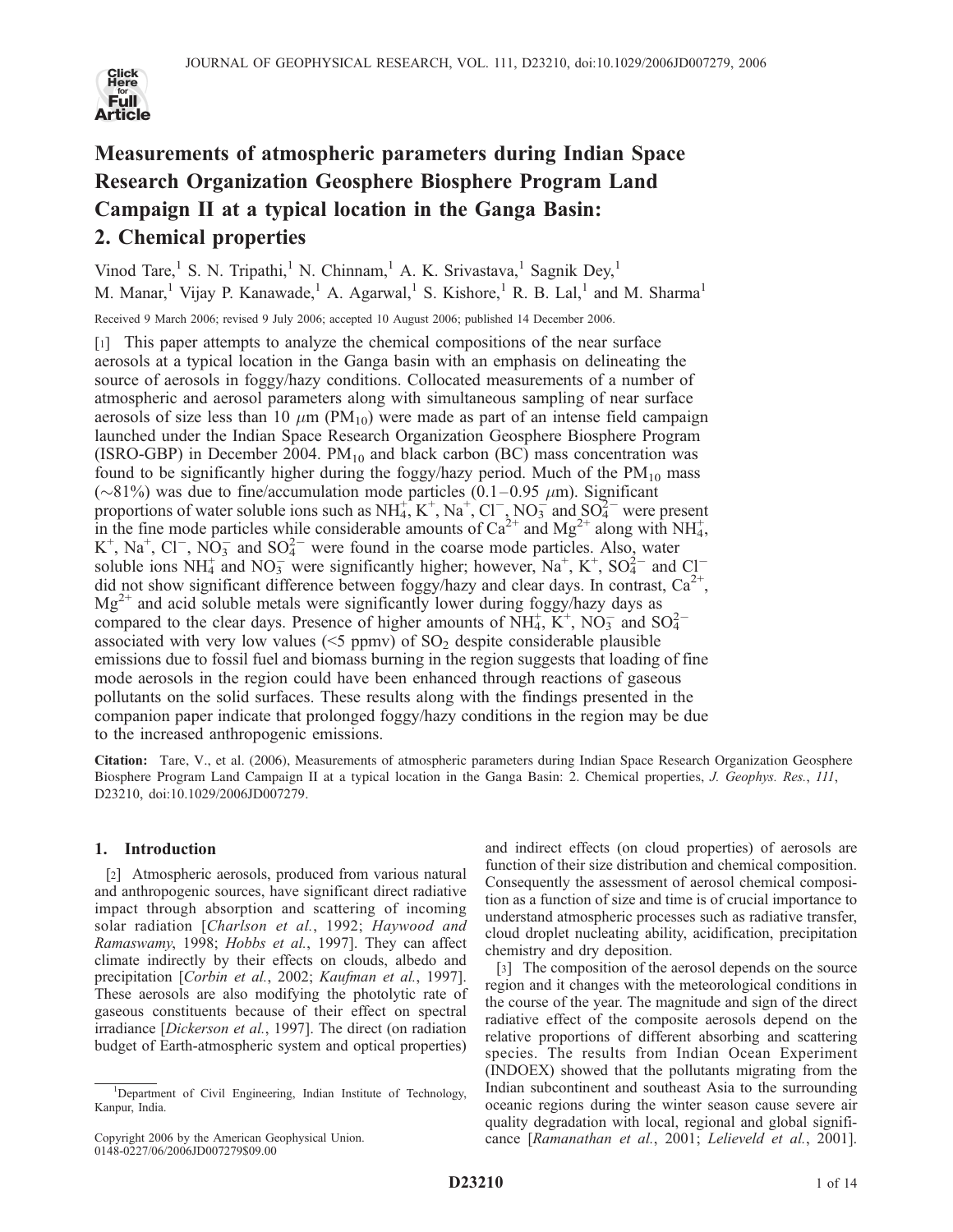| Sampler Type and Model                                                        | Particle Size                                                                                                                                     | Flow Rate                                        | <b>Sampling Days</b>                                      | <b>Sampling Duration</b>                        |
|-------------------------------------------------------------------------------|---------------------------------------------------------------------------------------------------------------------------------------------------|--------------------------------------------------|-----------------------------------------------------------|-------------------------------------------------|
| $PM_{10}$ high-volume sampler<br>(APM 450 Envirotech)                         | aerodynamic diameter<br>(d) $< 10.0 \mu m$                                                                                                        | $0.7 \text{ to } 1.1$<br>$m^3$ min <sup>-1</sup> | $1-29$ Dec 2004                                           | $0900 - 1700$ local<br>time $(8 \text{ hours})$ |
| $PM_{10}$ four-stage cascade<br>impactor (Pacwill Tisch<br>Environmental USA) | stage 1 (d $\leq$ 0.49 $\mu$ m), stage 2<br>$(0.49 < d < 0.95 \mu m)$ , stage 3<br>$(0.95 < d < 3.0 \mu m)$ , stage 4<br>$(3.0 < d < 10.0 \mu m)$ | $1.13 \text{ m}^3$<br>$min^{-1}$                 | 25 Dec 2004 to 7 Jan<br>$2005$ except on 28<br>and 29 Dec | 24 hours                                        |
| Aethalometer (AE-21-ER,<br>Magee Scientific, USA)                             | total suspended black carbon<br>particulate matter                                                                                                | 3.2 L min <sup>-1</sup>                          | $1 - 31$ Dec 2004                                         | 24 hours                                        |

Table 1a. Details of Samplers and Sampling Duration

Size-segregated chemical composition of aerosols during INDOEX was used to characterize air masses coming from different source regions [Gabriel et al., 2002] and to estimate the radiative effects of aerosols [Satheesh et al., 1999, 2002] in the oceanic regions. However, scarce information is available concerning aerosol chemical composition in the Indian region [Kulshrestha et al., 1998; Parmar et al., 2001a; Venkataraman et al., 2002; Alfaro et al., 2003]. Further the simultaneous measurements of aerosol physical and optical properties along with the chemical properties are lacking. Size-segregated chemical composition of aerosols is of vital importance in apportioning aerosol loading to different sources/regions.

[4] Sensing the need for collocated and comprehensive measurements, land campaigns were initiated by Indian Space Research Organization Geosphere Biosphere Program (ISRO-GBP) in 2004. The first campaign was conducted during February –March 2004 in the peninsular India [Moorthy et al., 2005]. The second one  $(LC II)$  was specially focused on the Ganga Basin in the Northern India during the winter time (December 2004), where enhanced aerosol loads having significant implications to the regional radiative forcing has been found [Chu et al., 2003; Girolamo et al., 2004; Dey et al., 2006; Ramanathan and Ramana, 2005; Tripathi et al., 2005a, 2005b]. Details regarding the campaign duration and its objectives are available in a companion paper [Tripathi et al., 2006].

[5] The principal goal of the research work presented in this and the companion paper was to test the hypothesis that anthropogenic aerosol loading significantly contributes to the prolonged and enhanced foggy/hazy winters in plains of Ganges basin. The companion paper reveals that fine/ accumulation mode aerosol loading is higher during the foggy/hazy days compared to clear days. This paper delineates chemical characteristics of the aerosols with the aim of broadly determining the significance of regional anthropogenic factors in the enhanced aerosol loadings during foggy/ hazy conditions.

### 2. Sampling Site and Methodology

[6] The site typically represents the plains of Ganges basin in the northern part of India  $(80^{\circ}20'E$  and  $26^{\circ}26'N)$ .

The sampling was done on the roof of a three storey building in the campus of the Indian Institute of Technology Kanpur, a premier academic institute in India, at a height of about 12m above the ground level. The site is mostly surrounded by vegetation and agricultural fields. The city of Kanpur is on the southwest, and mostly on the downwind side. The meteorological conditions, prevailing during the sampling period, are presented by *Tripathi et al.* [2006].

[7] Single stage  $PM_{10}$  aerosol samples were collected on Whatmann GF/A filter papers of size  $8'' * 10''$  using APM 450 Envirotech High-volume  $PM_{10}$  sampler, operated at a flow rate of  $0.7 - 1.1$  m<sup>3</sup> min<sup>-1</sup>. Stage-separated aerosol samples were collected using a cascade impactor (Pacwill Tisch Environmental, USA) sampler in four stages, at a flow rate of 1.13  $m^3$  min<sup>-1</sup>. Quartz substrates (Tisch Environmental, USA) were used in all stages of sampler except in the first stage, in which Whatmann GF/A filter papers of size  $8'' * 10''$  were used. An Aethalometer (model AE-21-ER, Magee Scientific, USA) was used to measure the in situ BC concentrations. Details of samplers and sampling duration are given in Table 1a and the analysis techniques of chemical species with their size ranges are summarized in Table 1b.

[8] All filter papers, used for the sampling, were subjected to 24 hour desiccation in a desiccator, to remove the moisture content absorbed by filter papers before and after sampling. The desiccated filter papers were weighted using APM 440, Metler Balance with 10  $\mu$ g least count. The extraction procedure prescribed by Lazaridis et al. [1999] was followed for estimating water soluble fraction. Filter papers were cut into small pieces and extracted in 40 ml deionized water, using Ultrasonicator for 45 min. The extracted sample was filtered through 0.22 micron filter paper to remove insoluble matter. The concentrations of water soluble anions  $Cl^-$ ,  $NO_3^-$  and  $SO_4^{2-}$  were determined by Metrohm 761 Compact Ionic Chromatograph (IC) using an electrolyte solution 1.3 mmol  $L^{-1}$  Na<sub>2</sub>CO<sub>3</sub> and 2.0 mmol  $\text{L}^{-1}$  Na<sub>2</sub>HCO<sub>3</sub> at a flow rate of 0.7 ml min<sup>-1</sup> as an eluent and  $20 \text{ mN H}_2$ SO<sub>4</sub> as regenerant. Cations Na<sup>+</sup>,  $K^+$ , Ca<sup>2+</sup>and Mg<sup>2+</sup> were analyzed by Varian SpectrAA 220FS Atomic Absorption Spectrophotometer (AAS) and NH4 <sup>+</sup> ion was analyzed by Indophenol blue method using Varian UV spectrophotometer.

Table 1b. Details of Analysis Techniques and Size Range

| <b>Table To:</b> Deaths of Thiatysis Teeningues and Size Kange |                                                                               |                     |
|----------------------------------------------------------------|-------------------------------------------------------------------------------|---------------------|
| Analysis Techniques                                            | Components                                                                    | Size Range, $\mu$ m |
| Water soluble ions                                             |                                                                               |                     |
| Ionic chromatograph (IC)                                       |                                                                               | <10                 |
| Atomic absorption spectroscopy (AAS)                           | anions $(Cl^-, NO_3^-, SO_4^{2-})$<br>cations $(Na^+, K^+, Ca^{2+}, Mg^{2+})$ | <10                 |
| Indophenol method                                              | $NH4$ <sup>+</sup>                                                            | <10                 |
| Acid soluble metals                                            |                                                                               |                     |
| Atomic absorption spectroscopy (AAS)                           | Al, Ca, Fe                                                                    | $<$ 10              |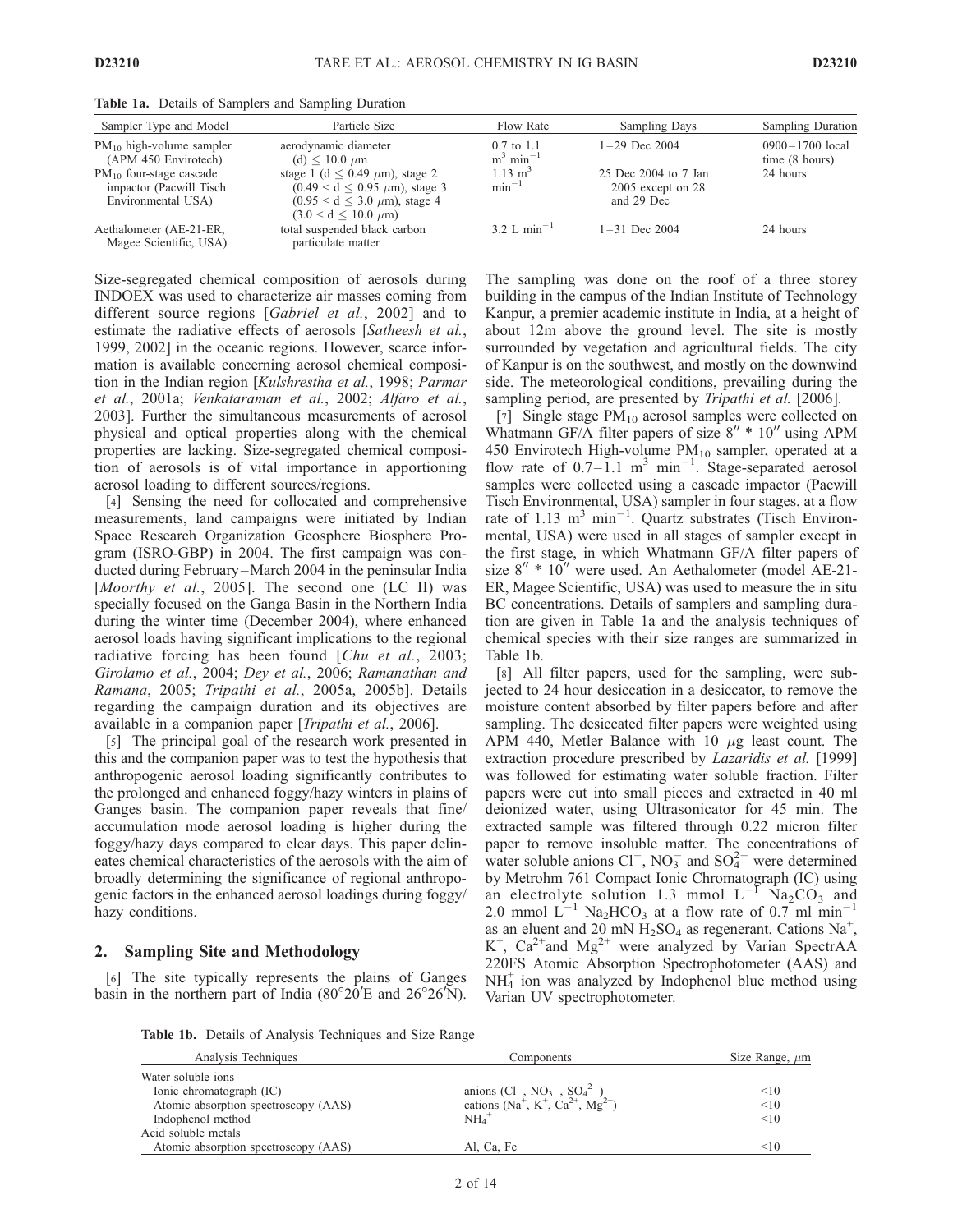Table 2. Effective Cutoff Diameter (ecd) of Each Stage of Sampler

| <b>Stage</b> | 50% ecd, $\mu$ m | $\Delta$ log <sub>e</sub> D <sub>p</sub> |
|--------------|------------------|------------------------------------------|
|              | 0.10             | 1.589                                    |
|              | 0.49             | 0.662                                    |
|              | 0.95             | 1.150                                    |
| 4            | 3(<10)           | 1.204                                    |

<sup>a</sup> $\triangle$ log<sub>e</sub> D<sub>p</sub> = log<sub>e</sub> D<sub>pn-1</sub> - log<sub>e</sub> D<sub>pn</sub>; D<sub>pn</sub> is the value of 50% ecd of stage n.

[9] For the analysis of soil-derived metals such as Al, Fe and Ca, which are basically acid soluble fractions, hot acid extraction procedure [U.S. Environmental Protection Agency, 1999] was followed. Samples were extracted in 25 ml of extraction solution  $(5.55\% \text{ HNO}_3/16.75\% \text{ HCl})$ prepared in deionized water. Further, this extraction solution is digested on hot plate at temperature  $\sim$ 170°C for 25– 30 min. These digested samples were filtered through 0.22 micron filter paper and later were analyzed by AAS. For quality assurance, 5% of the total number of samples was analyzed for background concentration in the same manner. These blank readings were subtracted from sample readings to get the actual concentrations.

### 3. Results and Discussions

[10] The results of the chemical analysis of aerosols are presented and discussed in three parts. The first part describes the chemical composition of aerosols highlighting presence of certain chemical species in groups or pairs using statistical analysis to explore source and/or formation of such aerosols. The second part attempts to synthesize information related to the plausible chemical reactions in the atmosphere that could be responsible for enhanced aerosol loadings in the region in light of the chemical analysis of the aerosols obtained in the first part and relevant literature. The third part compares the chemical characteristics of the aerosols on foggy/hazy days with clear days in order to validate the hypothesis made for the enhanced foggy/hazy conditions in the winter.

#### 3.1. Part I: Chemical Analysis of Aerosols

[11] The monthly average mass concentrations of total particulate matter of size less than 10  $\mu$ m (PM<sub>10</sub>), and ions such as  $NO_3^-$ ,  $SO_4^{2-}$ ,  $Cl^-$ ,  $NH_4^+$ ,  $Na^+$ ,  $K^+$ ,  $Ca^{2+}$  and  $Mg^{2+}$  in the aerosol samples collected for approximately 8 hours in a day on every day over a month-long land campaign period were found to be 203.4  $\pm$  39.9, 15.7  $\pm$  5.58, 14.9  $\pm$  3.3, 3.1  $\pm$ 0.1,  $8.76 \pm 4.3$ ,  $4.34 \pm 0.1$ ,  $5.0 \pm 0.7$ ,  $1.6 \pm 0.6$  and  $0.23 \pm 0.7$ 0.05  $\mu$ g m<sup>-3</sup> respectively. The measured total water soluble ionic fraction contributed to approximately 34% of the total mass of aerosol of which cations and anions account for 29% and 71% respectively.  $SO_4^{2-}$  and  $NO_3^-$  contribute to approximately 62% of anionic species by weight while  $NH_4^+$ and  $K^+$  contribute to approximately 69% of cationic species by weight.

[12] The concentrations of non-sea-salt potassium (nss- $K^+$ ) and non-sea-salt sulfate (nss-SO $^{2-}_{4}$ ) were calculated as  $\text{nss-K}^+ = [\text{K}^+]_{\text{measured}} - [\text{Na}^+] \times 0.037$  [Venkataraman et al., 2002; Hitchcock et al., 1980] and nss-SO $_4^{2-}$  =  $[SO_4^{2-}]_{\text{measured}} - [Na^+] \times 0.2516$  [Cheng et al., 2000;

Millero and Sohn, 1992], respectively. The monthly average concentrations of nss- $K^+$  and nss- $SO_4^{2-}$  were found to be 5.04  $\pm$  0.95 and 14.54  $\pm$  5.13  $\mu$ g m<sup>-3</sup> respectively. These higher concentrations of nss-components indicate the incorporation of nonmarine aerosols.

[13] The monthly average concentrations of the acid soluble metals viz. Al, Fe and Ca in  $PM_{10}$  mass were found to be 1.1  $\pm$  0.4, 2.1  $\pm$  0.6, and 1.9  $\pm$  0.7  $\mu$ g m<sup>-3</sup> respectively, which contributed to 2.5% of the total mass of aerosol. Much of the calcium in the aerosol mass (approximately 85%) was water soluble. BC contributes to  $\sim$ 10% of PM<sub>10</sub> [*Tripathi et al.*, 2005a]. The rest of the mass  $(\sim 35\%)$  could be attributed to the unmeasured organics and other metals. The organic carbon content in the total mass of the particulate matter was estimated to be  $\sim$ 22% from the OC/BC ratio retrieved from AERONET measurements during the winter in Kanpur [*Dey et al.*, 2006].

[14] The chemical analysis of  $PM_{10}$  mass suggests that much of the aerosol mass could be attributed to the species/ constituents (e.g.,  $K^+$ , NH<sub>4</sub>, NO<sub>3</sub>, SO<sub>4</sub><sup>2</sup>, HCO<sub>3</sub>, BC) which could plausibly be linked to the anthropogenic emission sources (mostly burning of fossil fuel and biomass) within the region. As such it may be inferred that enhanced aerosol loading in the region could be attributed to the anthropogenic factors. In order to gain further insight on the enhanced aerosol loading due to anthropogenic factors, chemical analysis of the size segregated aerosol samples collected simultaneously using a four-stage cascade impactor was carried out. The effective cutoff diameter (ecd) of each stage is given in Table 2, where the ranges are d < 0.49  $\mu$ m, 0.49 < d < 0.95  $\mu$ m, 0.95 < d < 3  $\mu$ m and  $3 < d < 10 \mu m$  for the first, second, third and fourth stages respectively. The first two stages are considered as the fine mode and the last two as the coarse mode. Since a cut size of 1.0  $\mu$ m was not available in cascade sampler PM<sub>10</sub> sampler, the cut size of 0.95  $\mu$ m is chosen to separate the particles in fine and coarse mode. The daily total mass concentration varied in the range  $163.84 - 326.74 \mu g m^{-3}$ and much of the aerosols were of fine mode (approximately 81% aerosol mass in the size range  $0.1 - 0.95 \mu m$ .

[15] A summary of the results on loading of water soluble fraction of various chemical species for size segregated aerosols is presented in Table 3. Graphical representation (refer to Figure 1) of the chemical species/constituents in the aerosol samples collected from the four stages reveal that (1) water soluble cations NH<sub>4</sub><sup>+</sup> and K<sup>+</sup> are significantly higher in the first three stages, i.e., in the finer fraction; (2) water soluble cations  $Ca^{2+}$  and  $Mg^{2+}$  and acid soluble metals (Al, Ca and Mg) are higher in the coarser fraction; and (3) significant fraction of the water soluble anionic species consists of  $NO_3^-$  and  $SO_4^{2-}$  in all sizes. A further analysis of the mass size distributions of aerosols and their water soluble components as per the method used by Satoshi [1976] is presented in Figures  $2a-2i$ . All mass size distributions are found to be unimodal with the dominant peak in the accumulation mode except for  $Ca^{2-}$  and  $Mg^{2+}$ ions in the water soluble fraction. These results further support the argument that much of the enhanced aerosol loading at the sampling site could be attributed to the anthropogenic sources, namely burning of fossil fuel and biomass.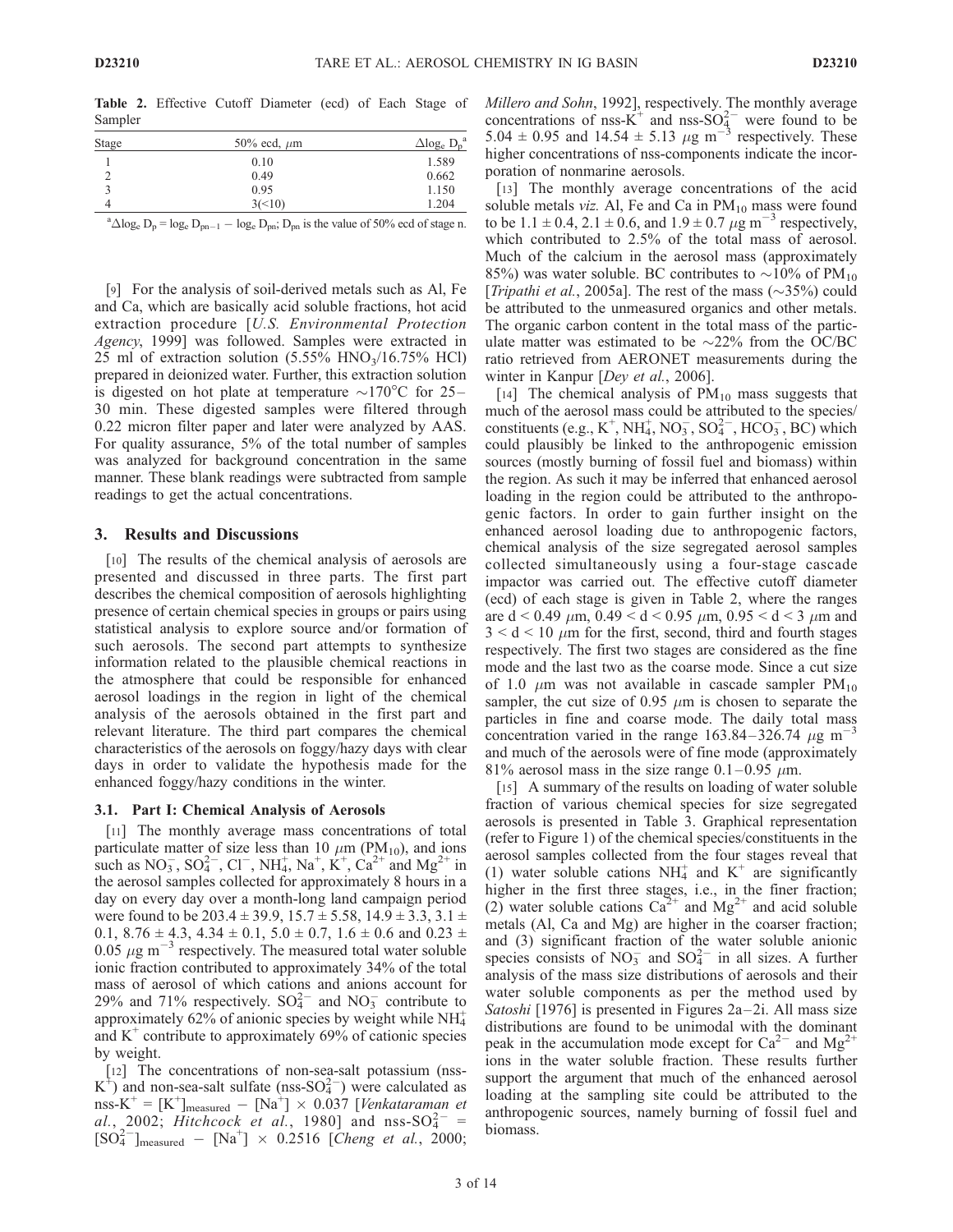| lable 3. Minimum, Maximum, and Average Concentration of Major Ionic Components in Each Stage of the Four-Stage Cascade PM <sub>10</sub> Sampler |         |                                                                                 |                   |              |                                                                                      |                  |                  |                                                                                     |                   |                      |                                                                                                 |                 |
|-------------------------------------------------------------------------------------------------------------------------------------------------|---------|---------------------------------------------------------------------------------|-------------------|--------------|--------------------------------------------------------------------------------------|------------------|------------------|-------------------------------------------------------------------------------------|-------------------|----------------------|-------------------------------------------------------------------------------------------------|-----------------|
|                                                                                                                                                 |         | Concentration, $\mu$ g m <sup>-3</sup> , First Stage<br>(d $\leq 0.49$ $\mu$ m) |                   |              | Concentration, $\mu$ g m <sup>-3</sup> , Second Stage<br>$(0.49 < d \le 0.95 \mu m)$ |                  |                  | Concentration, $\mu$ g m <sup>-3</sup> , Third Stage<br>$(0.95 < d \leq 3.0 \mu m)$ |                   |                      | Concentration, $\mu$ g m <sup>-3</sup> , Fourth Stage<br>$(3.0 < d < 10.0 \text{ }\mu\text{m})$ |                 |
| Component                                                                                                                                       | Minimum | Maximum                                                                         | Average           | Minimum      | Maximum                                                                              | Average          | Minimum          | Maximum                                                                             | Average           | Minimum              | Maximum                                                                                         | Average         |
| Mass concentration                                                                                                                              | 56.93   | 109.97                                                                          | $88.86 \pm 21.18$ | 41.21        | 216.78                                                                               | $14.29 \pm 57.6$ | 24.37            | 63.23                                                                               | $37.61 \pm 12.43$ | 3.73                 | 13.11                                                                                           | $8.11 \pm 3.2$  |
|                                                                                                                                                 | 117     | 2.52                                                                            | $1.79 \pm 0.50$   | 30           | 5.09                                                                                 | $2.96 \pm 1.11$  | 0.32             | 1.25                                                                                | $0.67 \pm 0.26$   |                      | 0.22                                                                                            | $0.11 \pm 0.05$ |
|                                                                                                                                                 | 1.37    | 11.05                                                                           | $7.68 \pm 2.1$    | 7.69         | 33.22                                                                                | $19.14 \pm 8.88$ | 2.33             | 9.30                                                                                | $5.20 \pm 2.0$    | 0.05                 | $\overline{c}$                                                                                  | $0.73 \pm 0.24$ |
| $\sum_{4}^{2}$                                                                                                                                  | 3.41    | 6.99                                                                            | $5.04 \pm 1.03$   |              | 23.83                                                                                | $12.86 \pm 6.44$ | 1.56             | 7.22                                                                                | $3.41 \pm 1.77$   |                      | 0.81                                                                                            | $0.42 \pm 0.15$ |
|                                                                                                                                                 | 3.13    | 5.24                                                                            | $4.53 \pm 0.94$   | 5.76<br>6.79 | 18.73                                                                                | $12.47 \pm 4.11$ | 2.83             | 8.66                                                                                | $4.81 \pm 1.92$   | 024<br>0000<br>00000 | 0.35                                                                                            | $0.20 \pm 0.07$ |
| +<br>ቿ*<br>2                                                                                                                                    | 0.83    | 18                                                                              | $1.02 \pm 0.1$    |              | 0.22                                                                                 | $0.15 \pm 0.05$  |                  | 0.16                                                                                | $0.06 \pm 0.04$   |                      | $\overline{0}$ .                                                                                | $0.04 \pm 0.33$ |
|                                                                                                                                                 | 1.67    | 2.86                                                                            | $2.33 \pm 0.42$   | 0.05         | 5.92                                                                                 | $2.99 \pm 1.31$  | $0.02$<br>$0.27$ | 1.50                                                                                | $0.71 \pm 0.37$   |                      | 0.17                                                                                            | $0.10 \pm 0.04$ |
| $Mg^{2+}_{2d}$                                                                                                                                  | 0.02    |                                                                                 | $0.03 \pm 0.01$   | 0.03         |                                                                                      | $0.04 \pm 0.01$  | 0.09             | 0.23                                                                                | $0.14 \pm 0.04$   |                      | 0.09                                                                                            | $0.05 \pm 0.02$ |
|                                                                                                                                                 | 0.05    | 0.27                                                                            | $0.13 \pm 0.08$   | 0.09         | 0.23                                                                                 | $0.16 \pm 0.05$  | 0.23             | 0.82                                                                                | $0.53 \pm 0.15$   | 0.15                 | 0.38                                                                                            | $0.22 \pm 0.08$ |
| $nss-K$ <sup>+</sup>                                                                                                                            | $-46$   | 2.81                                                                            | $2.28 \pm 0.45$   | 1.36         | 5.92                                                                                 | $2.97 \pm 1.38$  | 0.26             | 1.56                                                                                | $0.8 \pm 0.45$    | 0.03                 | 0.17                                                                                            | $0.09 \pm 0.04$ |
| $\frac{\text{nss-SO}_{4}}{2}$                                                                                                                   | 2.62    | 6.75                                                                            | $4.73 \pm 1.1$    | 5.74         | 23.79                                                                                | $12.68 \pm 6.82$ | 1.55             | 7.21                                                                                | $3.69 \pm 1.86$   | 0.28                 | 0.79                                                                                            | $0.42 \pm 0.15$ |

### 3.1.1. Correlation Analysis

[16] An empirical approach to arrive at the sources of aerosols could be to examine the paired association of water soluble chemical constituents. The use of correlation coefficients allows a quantitative estimate of the similarity of the variations of any two species. Highly correlated species may come from the similar sources. Tables 4a and 4b present the matrix of coefficient of correlation values for fine and coarse mode aerosols, respectively to identify the paired association of water soluble chemical constituents of the size segregated aerosols collected at the sampling site. The statistical analysis of the data presented in Table 4a suggests that NH<sub>4</sub>-NO<sub>3</sub>, NH<sub>4</sub>-SO<sub>4</sub><sup>-</sup>, NH<sub>4</sub>-Cl<sup>-</sup>, SO<sub>4</sub><sup>-</sup>-NO<sub>3</sub>, SO<sub>4</sub><sup>2-</sup>-Cl<sup>-</sup>, NO<sub>3</sub>-Cl<sup>-</sup>, K<sup>+</sup>-Cl<sup>-</sup>, and Ca<sup>2+</sup>-Mg<sup>2-</sup> possibly have the same source/origin or sources/origins that contribute together for their presence in the aerosol mass of fine mode particles. Black carbon is also moderate to highly correlated with water soluble chemical constituents  $(NO_3^-, SO_4^{2-})$  $NH<sub>4</sub><sup>+</sup>$ , K<sup>+</sup> and Cl<sup>-</sup>) suggesting its anthropogenic origin. Particularly, moderate correlation (0.334) between BC and fine mode  $K^+$  suggests that BC has also some other source besides biomass burning, as fine mode  $K^+$  can be considered as biomass tracer [Andreae and Merlet, 2001; Y. Ma et al., 2003].

[17] In the coarse mode (refer to Table 4b),  $Mg^{2+}NO_3^-$ ,  $K^+$ -NO<sub>3</sub>, Mg<sup>2+</sup>-SO<sub>4</sub><sup>2</sup>, K<sup>+</sup>-SO<sub>4</sub><sup>2</sup>, Mg<sup>2+</sup>-Cl<sup>-</sup>, NH<sub>4</sub>-K<sup>+</sup> also indicate strong paired association. These components are also highly correlated with the fine mode particulate matters having aerodynamic diameters less than  $\sim$ 1  $\mu$ m indicating their anthropogenic origin. In contrast, soil derived components, e.g.,  $Mg^{2+}$  and  $Ca^{2+}$ , are highly correlated with the coarse mode particulate matters having aerodynamic diameters greater than  $\sim$ 1  $\mu$ m but less than 10  $\mu$ m. On the other hand,  $Na<sup>+</sup>$  is not correlated with any of the other constituents in fine and coarse mode.

### 3.1.2. Correlation Matrix and Factor Analysis

[18] Factor analysis [Harman, 1960; Rencher, 2002] was also used to deduce interrelationships between the measured atmospheric particulates. In recent years, factor analysis has been successfully applied for data reduction in aerosol studies. Factor extraction using principal component method, orthogonal varimax rotation with eigen values  $\geq 1$ (as a cutoff value) has been done by utilizing the principal component loading. The principal component loading can be obtained by multiplying square root of eigen values with their respective eigen vectors. The factor loading for fine mode correspond to three eigen values 5.6069, 2.3212, 1.1072 and for coarse mode correspond to two eigen values 6.1071 and 1.4156.

[19] Table 4c presents factor loading for fine mode aerosols, which accounts for 90% of the total variance. Factor 1, which accounts for 56% of the total variance, reveals significant contributions of NO<sub>3</sub>, SO<sub>4</sub><sup>2</sup>, Cl<sup>-</sup>, NH<sub>4</sub><sup>+</sup>,  $K^+$  and BC in the mass of fine particles suggesting that these particles are plausibly originate from biomass and fossil fuel burning. Factor 2, accounting for 23% of the total variance, indicates that soil derived components ( $Mg^{2+}$  and  $Ca^{2+}$ ) also contribute to the fine mode particles. Factor 3 which accounts for vary small part of the total variance (11%), shows higher loading for  $Na<sup>+</sup>$  suggesting that a small portion of fine particulates may be made of salts through long-range transport or inland water bodies within the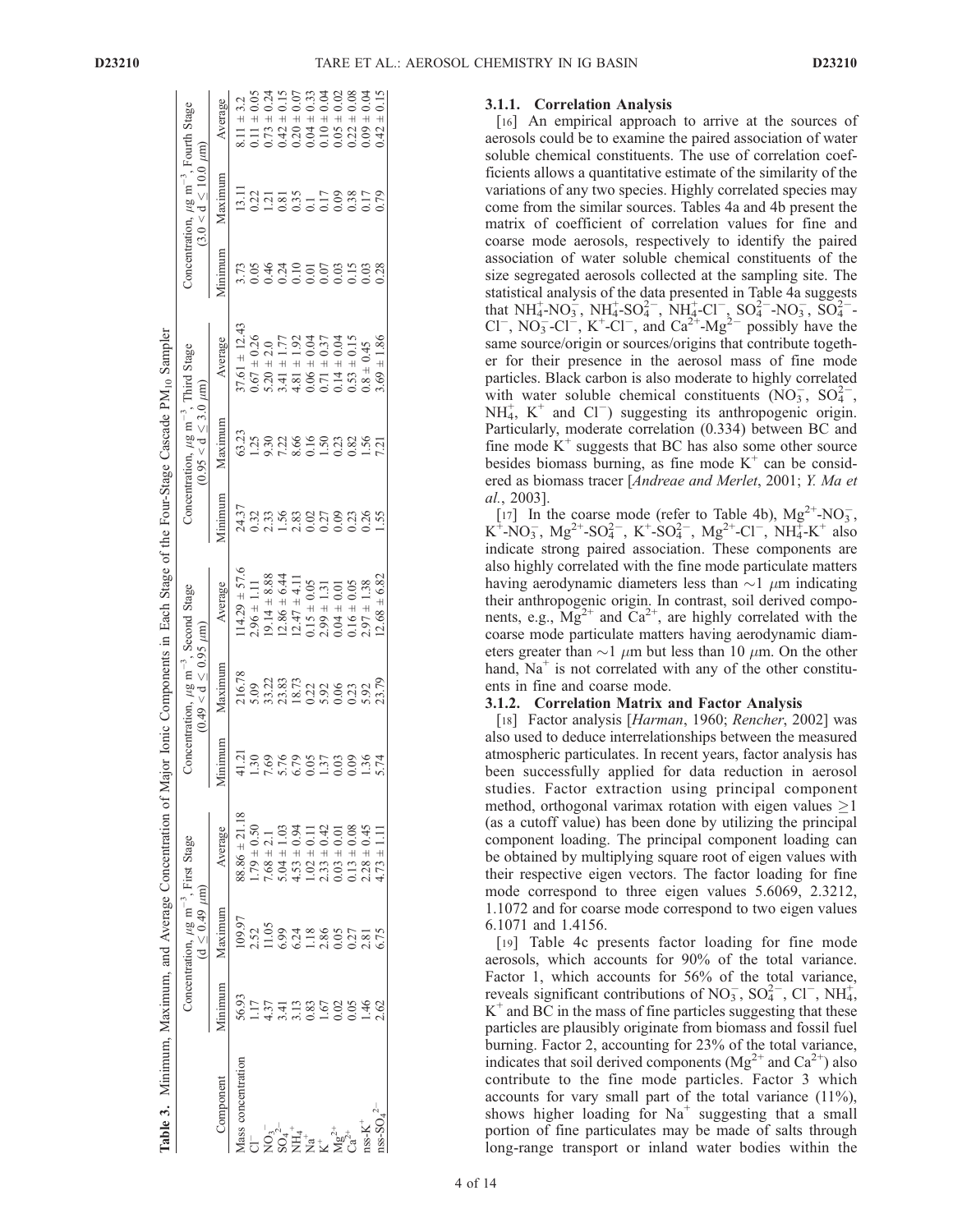

Figure 1. (a–d) Percentage contribution of each chemical component in each stage of the four-stage cascade impactor.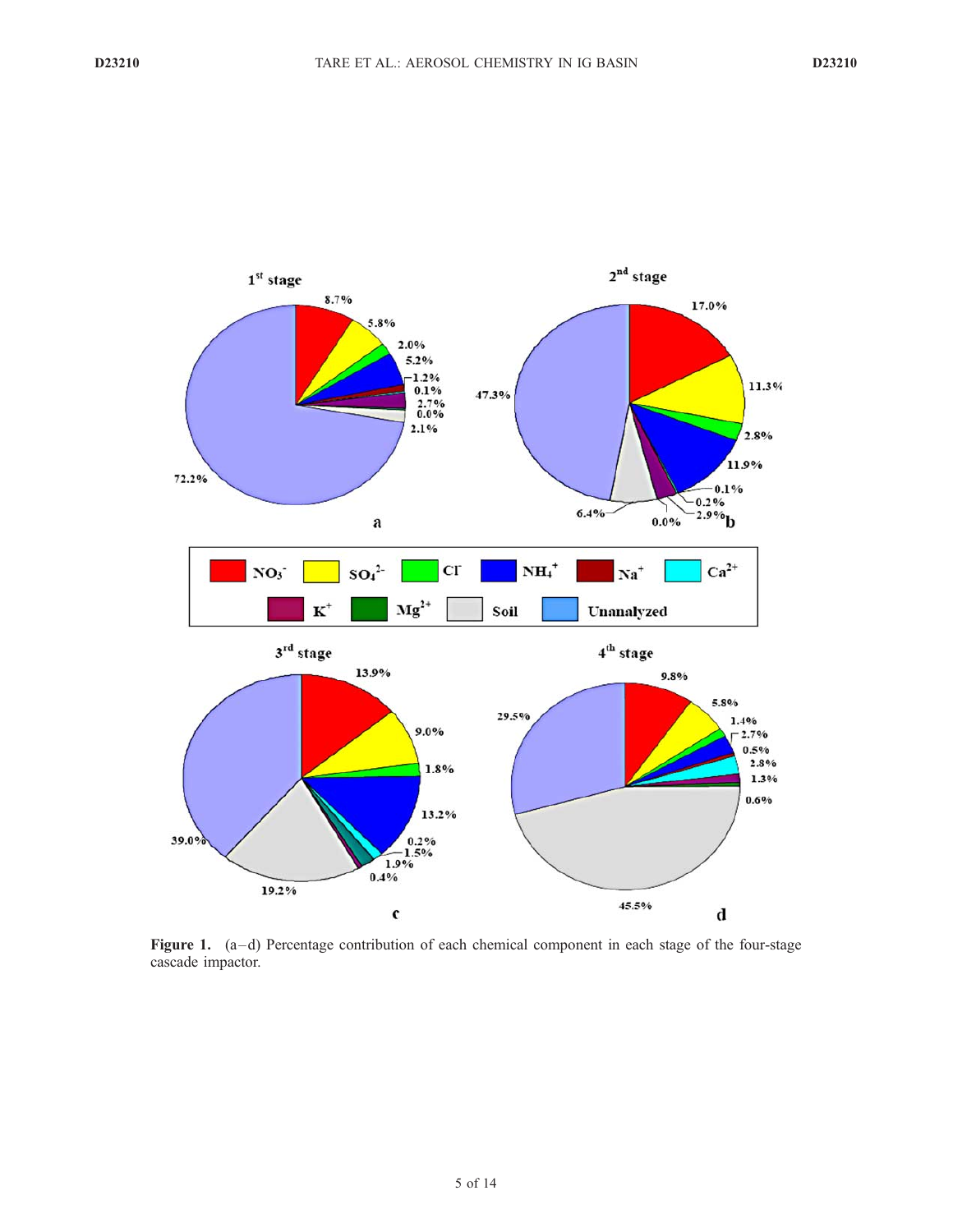

Figure 2.  $(a-i)$  Mass size distribution of total mass of aerosol and its major ions. Note different ranges of values in the  $y$  axis of each graph.

region. On the other hand, factor loading for the coarse mode particles (Table 4d) reveals that major portion of these aerosols is of soil origin (61% of the total variance accounted by factor 1 with high loading of Ca and Mg). Interestingly, a small portion of the coarse aerosols accounting for 14% of the total variance suggest contribution from the tracers of biomass/fossil fuel burning and agricultural activities (moderate loadings of NH<sub>4</sub>,  $K^+$  and Ca<sup>2+</sup> in factor 2, Table 4d).

## 3.1.3. Relative Contribution of Different Sources

[20] Attempt has been made to estimate the relative contribution of different probable sources to the measured aerosols at each stage (Figure 3). Considering Al to be 8% of the soil mass [Uehara, 2005; Sudesh and Rajamani, 2004] and reconstructing the mass of soil-derived components, their contribution becomes 2.1, 6.4, 19.2 and 45.5% in each stage of the cascade impactor respectively. Another major source of emissions in the region is biomass burning. For quantifying the biomass contribution, emission factor values of PM and K reported in the literature have been considered [Andreae and Merlet, 2001]. The monthly mean values of total biomass burnt in the western part of the Ganga basin, in which the present monitoring site is located, during the winter season [Venkataraman et al., 2006] have

| <b>Table 4a.</b> Correlation Matrixes in the Fine Mode |  |  |  |  |  |
|--------------------------------------------------------|--|--|--|--|--|
|--------------------------------------------------------|--|--|--|--|--|

|                 | PM       | NO <sub>3</sub> | $SO_4^2$ | C1       | NH <sub>4</sub> | Na       | $Mg^{2+}$ | ĸ     | $Ca^{2+}$ | ВC       |
|-----------------|----------|-----------------|----------|----------|-----------------|----------|-----------|-------|-----------|----------|
| PM              | 1.000    | 0.915           | 0.950    | 0.833    | 0.921           | 0.077    | 0.390     | 0.660 | $-0.011$  | 0.788    |
| NO <sub>3</sub> | 0.915    | 1.000           | 0.934    | 0.717    | 0.966           | $-0.129$ | 0.290     | 0.512 | $-0.143$  | 0.660    |
| $SO_4^2$        | 0.950    | 0.934           | 000.1    | 0.712    | 0.961           | $-0.014$ | 0.274     | 0.491 | $-0.210$  | 0.832    |
| $Cl^{-}$        | 0.833    | 0.717           | 0.712    | 1.000    | 0.720           | 0.243    | 0.133     | 0.609 | $-0.032$  | 0.707    |
| NH <sub>4</sub> | 0.931    | 0.966           | 0.961    | 0.720    | 1.000           | $-0.016$ | 0.245     | 0.536 | $-0.183$  | 0.715    |
| $Na+$           | 0.077    | $-0.129$        | $-0.014$ | 0.243    | $-0.016$        | 1.000    | 0.092     | 0.321 | 0.342     | 0.054    |
| $Mg^{2+}$       | 0.390    | 0.290           | 0.274    | 0.133    | 0.245           | 0.092    | 000.1     | 0.517 | 0.796     | $-0.077$ |
|                 | 0.660    | 0.512           | 0.491    | 0.609    | 0.536           | 0.321    | 0.517     | 1.000 | 0.454     | 0.334    |
| $Ca^{2+}$       | $-0.011$ | $-0.143$        | $-0.210$ | $-0.032$ | $-0.183$        | 0.342    | 0.796     | 0.454 | 1.000     | $-0.465$ |
| BC              | 0.788    | 0.660           | 0.832    | 0.707    | 0.715           | 0.054    | $-0.077$  | 0.334 | $-0.465$  | 1.000    |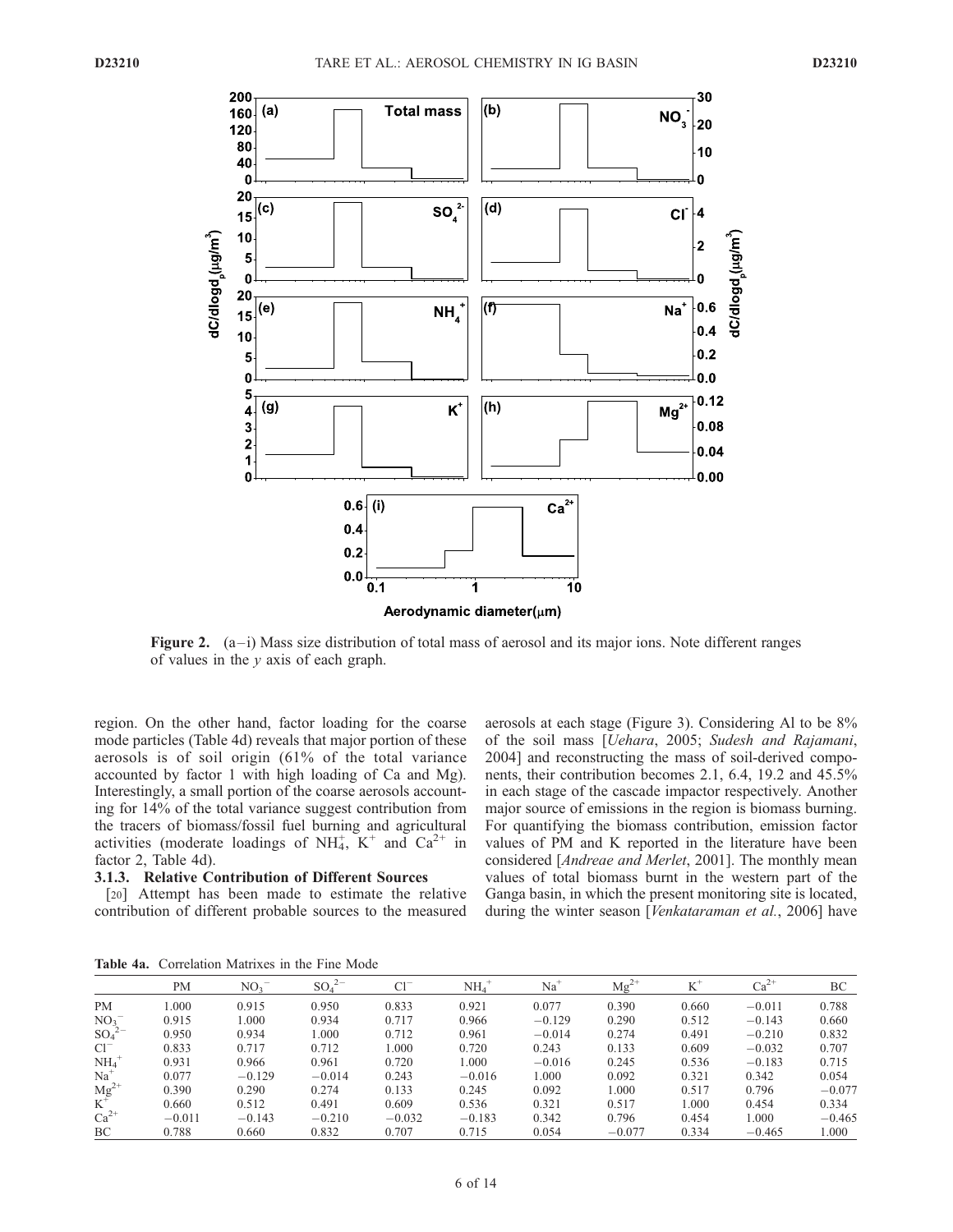|                             | PM    | $NO_3^-$ | $SO_4^{2-}$ | $Cl^{-}$ | NH <sub>4</sub> | Na <sup>+</sup> | $Mg^{2+}$ |       | $Ca^{2+}$ |
|-----------------------------|-------|----------|-------------|----------|-----------------|-----------------|-----------|-------|-----------|
| <b>PM</b>                   | .000  | 0.77     | 0.626       | 0.703    | 0.448           | 0.451           | 0.929     | 0.502 | 0.809     |
| NO <sub>3</sub>             | 0.770 | 0.000    | 0.913       | 0.933    | 0.711           | 0.323           | 0.908     | 0.793 | 0.486     |
| $SO_4^2$ <sup>-2</sup>      | 0.626 | 0.913    | 000.1       | 0.850    | 0.864           | 0.344           | 0.769     | 0.881 | 0.353     |
| $Cl^{-}$                    | 0.703 | 0.933    | 0.850       | .000.    | 0.578           | 0.205           | 0.881     | 0.637 | 0.598     |
|                             | 0.448 | 0.711    | 0.864       | 0.578    | 000.            | 0.321           | 0.577     | 0.959 | 0.197     |
| $NH_4^+$<br>Na <sup>+</sup> | 0.451 | 0.323    | 0.344       | 0.205    | 0.321           | 1.000           | 0.418     | 0.477 | 0.351     |
|                             | 0.929 | 0.908    | 0.769       | 0.881    | 0.577           | 0.418           | 1.000     | 0.650 | 0.769     |
| ${M g}^{2+}_{+}$            | 0.502 | 0.793    | 0.881       | 0.637    | 0.959           | 0.477           | 0.650     | 1.000 | 0.214     |
| $Ca^{2+}$                   | 0.809 | 0.486    | 0.353       | 0.598    | 0.197           | 0.351           | 0.769     | 0.214 | 1.000     |

Table 4b. Correlation Matrixes in the Coarse Mode

been used to estimate the percentage of K in the emissions from biomass burning in the region. This value has been subsequently used to estimate the relative contribution of biomass burning to the total aerosols mass at each stage. The error estimate of the emission factors of components emitted from biomass burning are discussed in details in Venkataraman et al. [2006]. The contribution of biomass burning is much higher in the fine mode (first and second stages) than in the coarse mode (third and fourth stages). Third major source is the gas-phase reactions through which the secondary water-soluble aerosols form in the atmosphere. The contribution of the gas-phase reactions is highest (31.2%) in the second stage. Unanalyzed part varies between 18 (fourth stage) to 39% (first stage). BC, OC and organic matter are the most probable components expected to fill the unanalyzed portion. BC and OC generally exist in the fine mode, which corresponds to the fact that the unanalyzed part is higher in fine mode than that in coarse mode.

### 3.2. Part II: Plausible Atmospheric Reactions and Mechanisms for Observed Chemical Analysis of Aerosol Samples

[21] In this part, an attempt is made to synthesize information related to the plausible chemical reactions in the atmosphere that could be responsible for enhanced aerosol loadings in the region in light of the chemical analysis of the aerosols obtained in the first part on the basis of available relevant literature reports.

#### 3.2.1. Nitrate

[22]  $NO<sub>3</sub><sup>-</sup>$  can be found in the atmosphere both in the fine and coarse mode with highly variable amount, the larger particles are generally associated with marine region and the

finer particles are associated with a polluted urban region [Finlayson-Pitts and Pitts, 2000]. The mass size distribution curve for water soluble  $\overline{NO_3}$  over a polluted urban region of Kanpur, where marine source of origin of  $NO<sub>3</sub>^-$  are unlikely to contribute, is shown in Figure 2b. Much of the water soluble ( $\approx$ 81%) nitrate is obtained from fine mode aerosols with one major peak in  $0.49-0.95$   $\mu$ m range. It can be observed that the average water soluble  $NO<sub>3</sub><sup>-</sup>$  loading varied in the range 0.73 to 19.14  $\mu$ g m<sup>-3</sup> of aerosol mass collected for various size ranges of the aerosol with maximum loading in the size range 0.49 to 0.95  $\mu$ m, i.e., in the fine mode (refer to Table 3). Nitrates may be formed by the homogeneous gas-phase transformations of  $NO<sub>x</sub>$  to  $HNO<sub>3</sub>$ , which in tern may react with ammonia gas to form ammonium nitrate, or with preexisting fine particles [Satoshi, 1976; Zhuang et al., 1999; Parmar et al., 2001a; J. Ma et al., 2003]. Accurate and artifact-free determination of  $NO_3^$ in particles is much more difficult than the determination of  $SO<sub>4</sub><sup>2</sup>$  because both positive and negative artifact can occur [Finlayson-Pitts and Pitts, 2000].

$$
NH_3(g) + HNO_3(g) \Leftrightarrow NH_4NO_3(aq \text{ or } s)
$$
 (1)

[23] The reactions in which  $HNO<sub>3</sub>$  may replace watersoluble organic particulates, e.g., formate, acetate and oxalate through the reaction

$$
(NH_4)_2C_2O_4(aq) + 2HNO_3(g) \Leftrightarrow 2NH_4NO_3(aq \text{ or } s) + C_2H_2O_4
$$
\n
$$
(2)
$$

are also important pathways for presence of nitrates in substantial quantities in particles [*Tabazadeh et al.*, 1998; J. Ma et al., 2003]. The organic ligands mentioned above

Table 4c. Factor Analysis for Fine Mode Particles

|                   | Factor 1  | Factor 2  | Factor 3  |
|-------------------|-----------|-----------|-----------|
| PМ                | 0.9915    | $-0.0391$ | $-0.0367$ |
| $NO_3^-$          | 0.9312    | 0.1108    | $-0.2366$ |
| $SO_4{}^{2-}$     | 0.9595    | 0.1576    | $-0.1010$ |
| $Cl^-$            | 0.8476    | $-0.0081$ | 0.2990    |
| $\mathrm{NH_4}^+$ | 0.9495    | 0.1270    | $-0.1163$ |
| Na <sup>+</sup>   | 0.0911    | $-0.4461$ | 0.8357    |
| $Mg^{2+}$         | 0.3347    | $-0.8009$ | $-0.4052$ |
|                   | 0.6710    | $-0.5459$ | 0.1343    |
| $Ca^{2+}$         | $-0.0602$ | $-0.9809$ | $-0.0925$ |
| ВC                | 0.8005    | 0.4073    | 0.2179    |
|                   |           |           |           |

| Table 4d. Factor Analysis for Coarse Mode Particles |  |  |  |  |  |  |
|-----------------------------------------------------|--|--|--|--|--|--|
|-----------------------------------------------------|--|--|--|--|--|--|

|                                                 | Factor 1 | Factor 2  |
|-------------------------------------------------|----------|-----------|
| <b>PM</b>                                       | 0.8659   | 0.4025    |
|                                                 | 0.9492   | $-0.1089$ |
| $NO_3$ <sup>-</sup><br>$SO_4$ <sup>2-</sup>     | 0.9043   | $-0.3526$ |
| $Cl^{-}$                                        | 0.8956   | 0.0415    |
| $NH4+$                                          | 0.7590   | $-0.5728$ |
| $Na+$                                           | 0.4845   | 0.0689    |
|                                                 | 0.9564   | 0.2392    |
| $Mg^{2+}$<br>K <sup>+</sup><br>Ca <sup>2+</sup> | 0.8180   | $-0.5289$ |
|                                                 | 0.6623   | 0.6738    |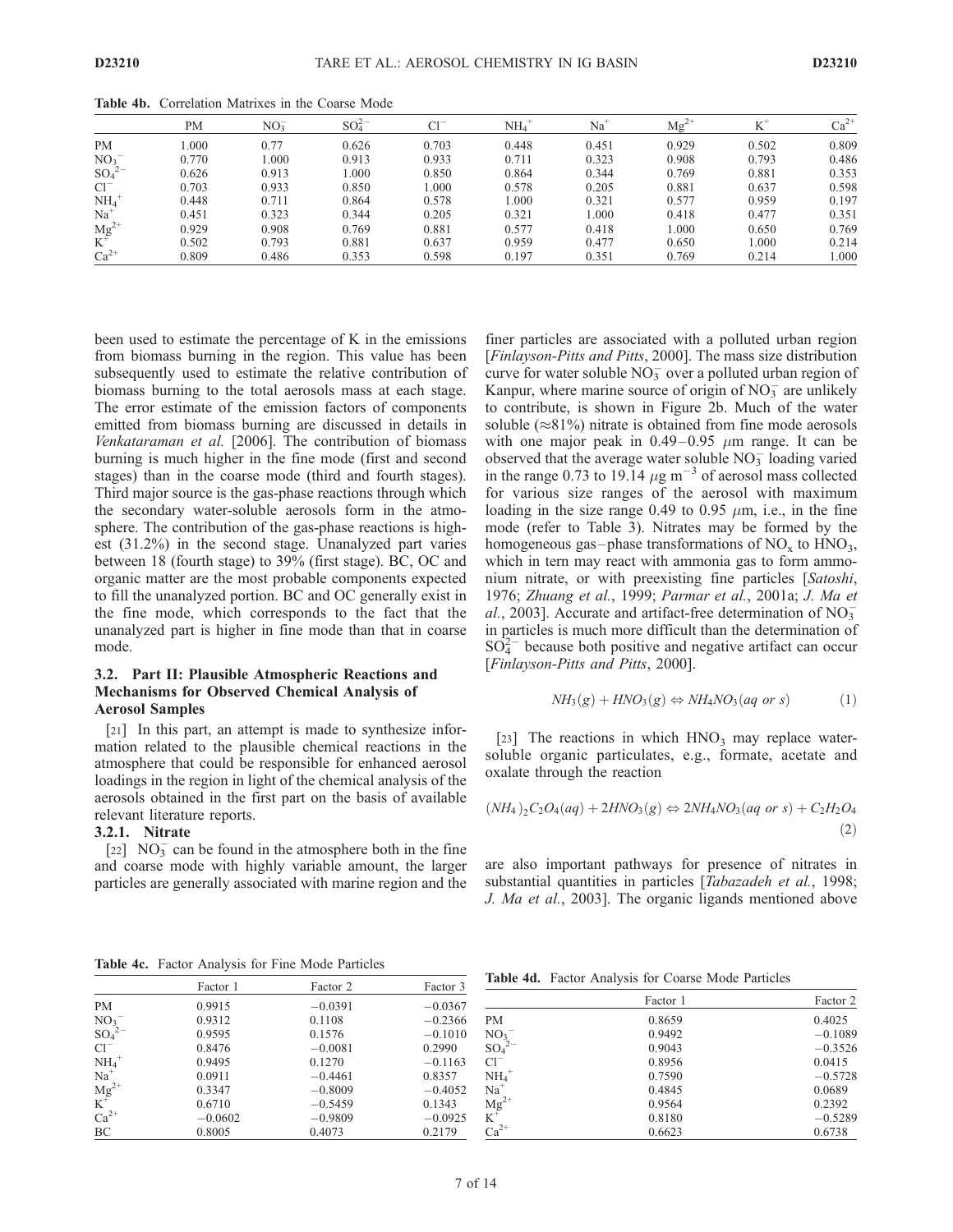

Figure 3. Relative contribution of different probable sources to the measured aerosols at each stage.

can be abundant in fine particles, such as those originating from biomass burning [Andreae et al., 1988; Talbot et al., 1988]. In this study species such as formate, acetate and oxalate were not analyzed. The reaction (1) is important only when NH<sub>4</sub> is excess in comparison with  $SO_4^{2-}$  in the particles. The molar ratios of  $NH<sub>4</sub><sup>+</sup>$  to  $SO<sub>4</sub><sup>2-</sup>$  and  $NO<sub>3</sub>$ , in both fine and coarse modes, indicate excess availability of ammonium. Because  $NH<sub>4</sub>NO<sub>3</sub>$  is a highly volatile species, it can be only formed and remain stable in particulate phase when the product of gas-phase concentrations of ammonia and nitric acid  $\text{[NH}_3\text{]}$   $\text{[HNO}_3\text{]}$  (ppb<sup>2</sup>) in the air exceeds the equilibrium product for the reaction (1) [Seinfeld and Pandis, 1998]. High relative humidity and lower air temperatures are also preferred conditions for the formation of  $NH<sub>4</sub>NO<sub>3</sub>$  [Hillamo and Kauppinen, 1991; Nadstazik et al., 2000; Lewandowska et al., 2004].

[24] The major source of ammonia gas in this region could be agricultural fields, which are situated on upwind side of the sampling location. Observed average vapor phase  $NH<sub>3</sub>$  concentration at some locations in the region (Ganges basin) during the winter months was typically high: 30.33 ppbv in Kanpur [Kishore, 2005], 11.8 ppbv in Agra [Parmar et al., 2001b] and 47.3 ppby in Delhi [Kapoor et al., 1992]. No data regarding the concentration of  $HNO<sub>3</sub>$  in the gas phase was available during the sampling period. However, the average concentration of  $HNO<sub>3</sub>$  in the gas phase in the month of February was estimated to be 0.8 ppbv [Kishore, 2005]. In the month of December (sampling period in the present study)  $HNO<sub>3</sub>$  in the gas phase could lower because of lower incoming solar radiations. Assuming even 50% concentration of gaseous phase  $HNO<sub>3</sub>$  in the month of December compared to that measured in February at the same location, the product of the gas-phase concentrations of  $[NH_3]$  and  $[HNO_3]$  would be  $\sim$ 12.13 ppb<sup>2</sup>. The monthly average dissociation constant  $(K_p)$  for reaction (2) was found to be 2.03 ppb<sup>2</sup>, which is much less than the product of the gas phase concentration of [NH<sub>3</sub>] and [HNO<sub>3</sub>]. Thus high levels of both  $NH_3$  and HNO<sub>3</sub> associated with favorable environmental conditions (e.g., high relative humidity:  $69-93\%$  and lower temperature:  $8^{\circ} - 16^{\circ}$ C) during December/January in the region is expected to support the formation of particulate  $NH<sub>4</sub>NO<sub>3</sub>$ .

[25] Some fraction of the water soluble nitrate ( $\approx$ 19%) is obtained from coarse mode aerosols  $(0.95-3 \mu m)$ . Nitrate laden coarse aerosols can be produced by either the reaction of gaseous nitric acid with sea-salt aerosols (reaction (3)) or with aerosol of soil origin (reactions (4) and (5)).

$$
HNO3(g) + NaCl(aq) \Leftrightarrow NaNO3(aq) + HCl(g)
$$
 (3)

$$
CaCO3(aq) + 2HNO3(g) \Leftrightarrow Ca(NO3)2(aq) + H2O + CO2(g)
$$
\n(4)

$$
MgCO3(aq) + 2HNO3(g) \Leftrightarrow Mg(NO3)2(aq) + H2O + CO2(g)
$$
\n(5)

[26] As availability of sea salt at this site is very low, the major contribution may be due to soil derived particles. During the daytime, nitrates of Ca and Mg may be formed by the reaction of atmospheric  $HNO<sub>3</sub>$  with airborne soil. Soil surface thus can act as an absorbing solution. Aerosol nitrate may thus be formed by the absorption and subsequent reaction of  $NO<sub>2</sub>$  on the soil aerosol surface or by dissolution of gaseous  $HNO<sub>3</sub>$ . Soil particles readily act as a sink for nitric acid.

#### 3.2.2. Sulfate

[27] The size distribution curve for water soluble  $SO_4^{2-}$ loading on the aerosol samples collected in shown in Figure 2c. It can be observed that the average water soluble  $SO_4^{2-}$  loading varied in the range 0.42 to 12.86  $\mu$ g m<sup>-3</sup> of aerosol mass collected for various size ranges of the aerosol with maximum loading in the size range 0.49 to 0.95  $\mu$ m, i.e., in the fine mode (refer to Table 3). Much of the water soluble sulfate  $(84.5\%)$  is contributed by the fine mode aerosols.

[28] Formation and size distribution of aerosols with substantial loadings of sulfate have been widely studied. Hering and Friedlander [1982] reported sulfate laden aerosols in two modes; condensation mode  $(0.17-0.25 \mu m)$  and droplet mode (0.6-0.65  $\mu$ m). The condensation mode has been ascribed to gas-to-particle transformation of  $SO<sub>2</sub>$  gas [Hering and Friedlander, 1982; Venkataraman et al., 2001]. While the droplet mode sulfate cannot be explained by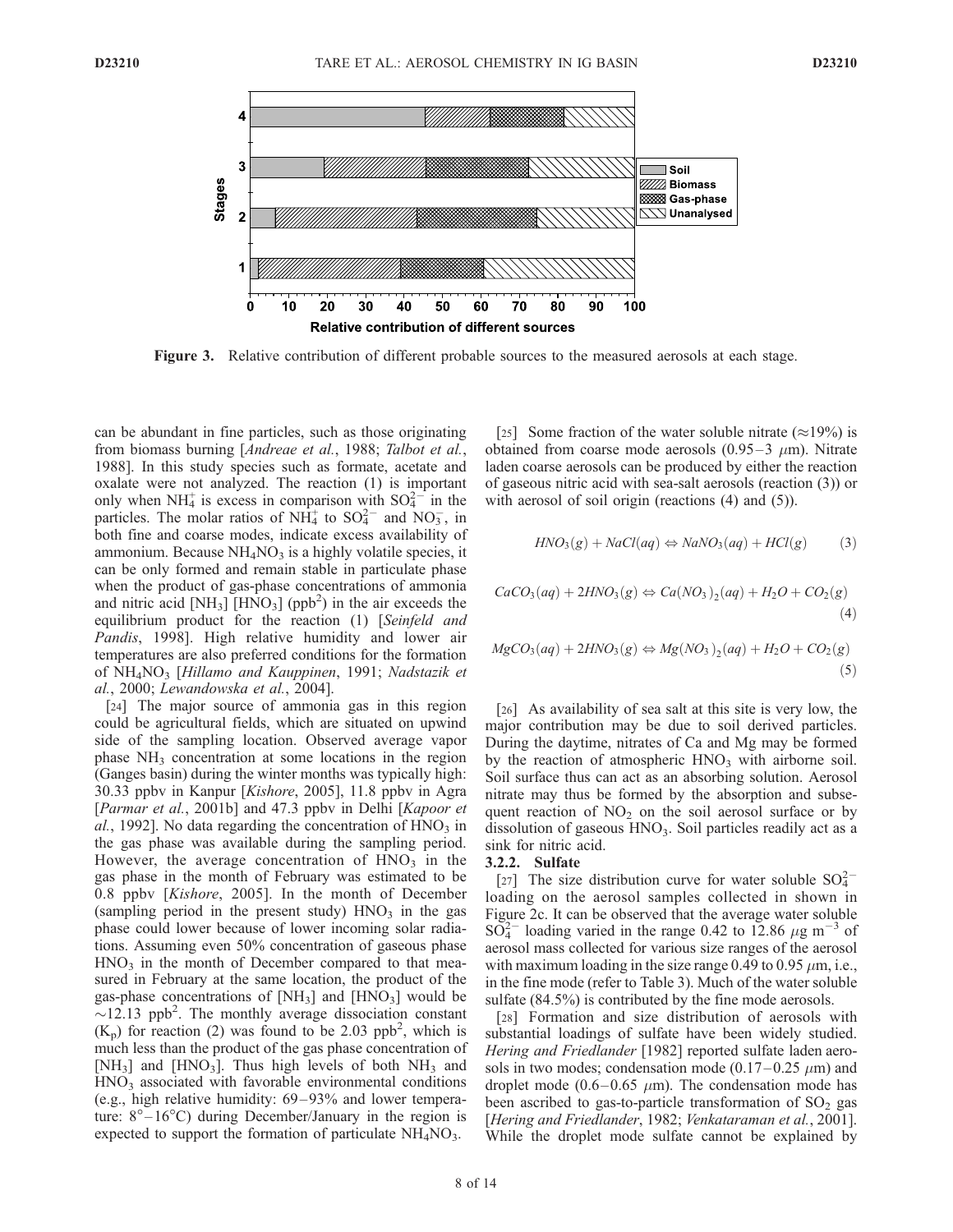**Table 5.**  $K_p$  Values for Reaction (6) at Different Temperature and Relative Humidity [Pio and Harrison, 1987]

|       | . .<br>- |         |
|-------|----------|---------|
| T, °C | 80% R.H  | 90% R.H |
|       | 0.43     | 0.12    |
| 10    | 1.60     | 0.44    |
| 15    | 5.90     | 1.48    |
|       |          |         |

primary emissions, gas-phase nucleation or condensation, the possible formation mechanisms of this mode may include growth of the condensation mode of particles or by evaporation of large droplets. Aqueous-phase conversion of dissolved  $SO_2$  to  $SO_4^{2-}$  by  $H_2O_2$ ,  $O_3$  and oxygen (catalyzed by Fe<sup>3+</sup>and Mn<sup>2+</sup>) are predominant pathways for droplet mode sulfate formation, followed by ammonia neutralization [Saxena and Seigneur, 1987; Pandis and Seinfeld, 1989]. Meng and Seinfeld [1994] have suggested that the droplet mode can be formed by the activation of the condensation mode particles to form fog or cloud droplets, followed by aqueous-phase chemical reactions and fog evaporation. On the days of high relative humidity condensation mode may get activated to form fogs and clouds. Significant sulfate can be formed by aqueous-phase reactions in the fog or cloud droplets [Pandis et al., 1992; Kermein and Wexler, 1995], leaving the residual droplet mode particles with higher sulfate concentration.

[29] The  $SO_4^{2-}$  laden aerosols may also originate from both sea-salt and soil particles. Since the sampling site is an inland site about 1600 km away from the nearest coast, contribution of sea-salt sulfate will be insignificant. Hence in the study region sulfate may be soil derived or formed by the gas-phase sulfur dioxide or sulfuric acid on the wet surface of the basic soil particles. Several studies carried out in the region suggest that  $SO<sub>2</sub>$  concentrations are generally low despite substantial emissions and that the soil derived aerosols are alkaline in nature [Sharma et al., 2003]. The observed  $SO<sub>2</sub>$  levels during the study period were also very low (<5 ppmv). Thus it may be argued that sulfate laden aerosols in the region could be essentially due to interaction of  $SO_2$  and soil derived aerosols in the atmosphere.

#### 3.2.3. Chloride

[30] The size distribution curve for water soluble Cl<sup>-</sup> loading on the aerosol samples collected in shown in Figure 2d. It can be observed that the average water soluble Cl<sup>-</sup> loading varied in the range 0.11 to 2.96  $\mu$ g m<sup>-3</sup> of aerosol mass collected for various size ranges of the aerosol. No significant variation is observed in water soluble Cl among various size ranges of the aerosol samples collected (refer to Table 3). Water soluble  $Cl^-$  in aerosols may be contributed by neutralization of  $NH<sub>3</sub>$  by HCl. The majority of ambient HCl is emitted from the coal combustion processes and incineration of domestic and industrial waste. Willison et al. [1989] and Kaneyasu et al. [1999] have found highest concentration of fine mode Cl<sup>-</sup> during winter period. The formation of  $NH<sub>4</sub>Cl$  particles occurs when product of gas-phase concentration of ammonia and hydrochloric acid exceeds equilibrium product  $(K_p)$  of chemical reaction (6).

$$
NH_3(g) + HCl(g) \Leftrightarrow NH_4Cl(s)
$$
 (6)

[31] *Pio and Harrison* [1987] studied the effect of temperature and relative humidity on the formation of particulate NH<sub>4</sub>Cl. They reported the values of  $K_p$  (ppb<sup>2</sup>) at different temperature and relative humidity, which are given in Table 5. However, in this study HCl concentration in the atmosphere could not be measured. Environmental conditions of high relative humidity and low temperature (as observed during this study) may favor the formation of fine mode NH4Cl particulate. Significant correlation for paired association of NH $_4^+$  and Cl<sup>-</sup> suggests this possibility (refer to Tables 4a and 4b). The water soluble  $Cl^-$  in coarse mode aerosol may, however, be soil derived (e.g.,  $MgCl<sub>2</sub>$ ) as significant correlation for paired association between  $Mg^{2+}$  and Cl<sup>-</sup> is obtained for coarse aerosols (refer to Table 4b).

## 3.2.4. Ammonium

[32] The size distribution curve for water soluble  $NH_4^+$ loading on the aerosol samples collected in shown in Figure 2e. It can be observed that the average water soluble  $N\widetilde{H}_4^+$  loading varied in the range 0.20 to 12.47  $\mu$ g m<sup>-3</sup> of aerosol mass collected for various size ranges of the aerosol with maximum loading in the size range 0.49 to 3.0  $\mu$ m (refer to Table 3). Much of the water soluble ( $\approx 76.5\%$ ) ammonium is obtained from fine mode aerosols. The particulate ammonium, in the condensation mode, may originate from the heteromolecular nucleation of ammonia vapor that reacts with the acidic gases such as  $H_2SO_4$ , HNO3 and HCl, whereas the particulate ammonium in droplet mode, may originate from condensation or reaction of ammonium gas on an acid particle surface of anthropogenic origin and accumulates in fine mode [Zhuang et al., 1999]. The stability of  $NH_4NO_3$ ,  $(NH_4)_2SO_4$ , and  $NH_4Cl$  is different and depends on the temperature and relative humidity. Ammonium sulfate is most stable while ammonium chloride is most volatile; hence ammonia prefers to react with sulfuric acid or sulfate. First, ammonia reacts irreversibly with sulfate to form ammonium sulfate as shown in reactions (7a) and (7b):

$$
NH_3(g) + H_2SO_4(aq) \Leftrightarrow NH_4HSO_4(aq \text{ or } s) \tag{7a}
$$

$$
NH_3(g) + NH_4HSO_4(aq \text{ or } s) \Leftrightarrow (NH_4)_2SO_4(aq \text{ or } s) \qquad (7b)
$$

[33] When sulfuric acid is completely neutralized, excess ammonia (henceforth referred as free ammonia) can react with nitric acid to form semivolatile ammonium nitrate as shown in reaction (1) [*Gonzalez et al.*, 2003].

[34] Statistically significant correlation for paired association between sulfate and ammonium in the fine mode (Table 4a) also suggests this possibility. The ideal stoichiometric ratios for  $\overline{NH_4}/SO_4^{2-}$ ,  $\overline{NH_4}/NO_3^-$  and  $\overline{NH_4}/Cl^-$  are 0.37, 0.29 and 0.51 respectively. The observed average stoichiometric ratios for  $NH_4^+$  to  $SO_4^{2-}$ ,  $NO_3^-$  and  $Cl^-$  are 2.73, 2.35 and 8.00 respectively. This indicates that a significant amount of ammonium ions may have been contributed from salts of carbonic acid such as  $(NH_4)_2CO_3$ and  $NH_4HCO_3$ , and salts of organic acids viz.,  $CH<sub>3</sub>COONH<sub>4</sub>$  and HCOONH<sub>4</sub> [*Parmar et al.*, 2001a]. These may be formed by the reaction of  $NH<sub>3</sub>$  gas with wet aerosols.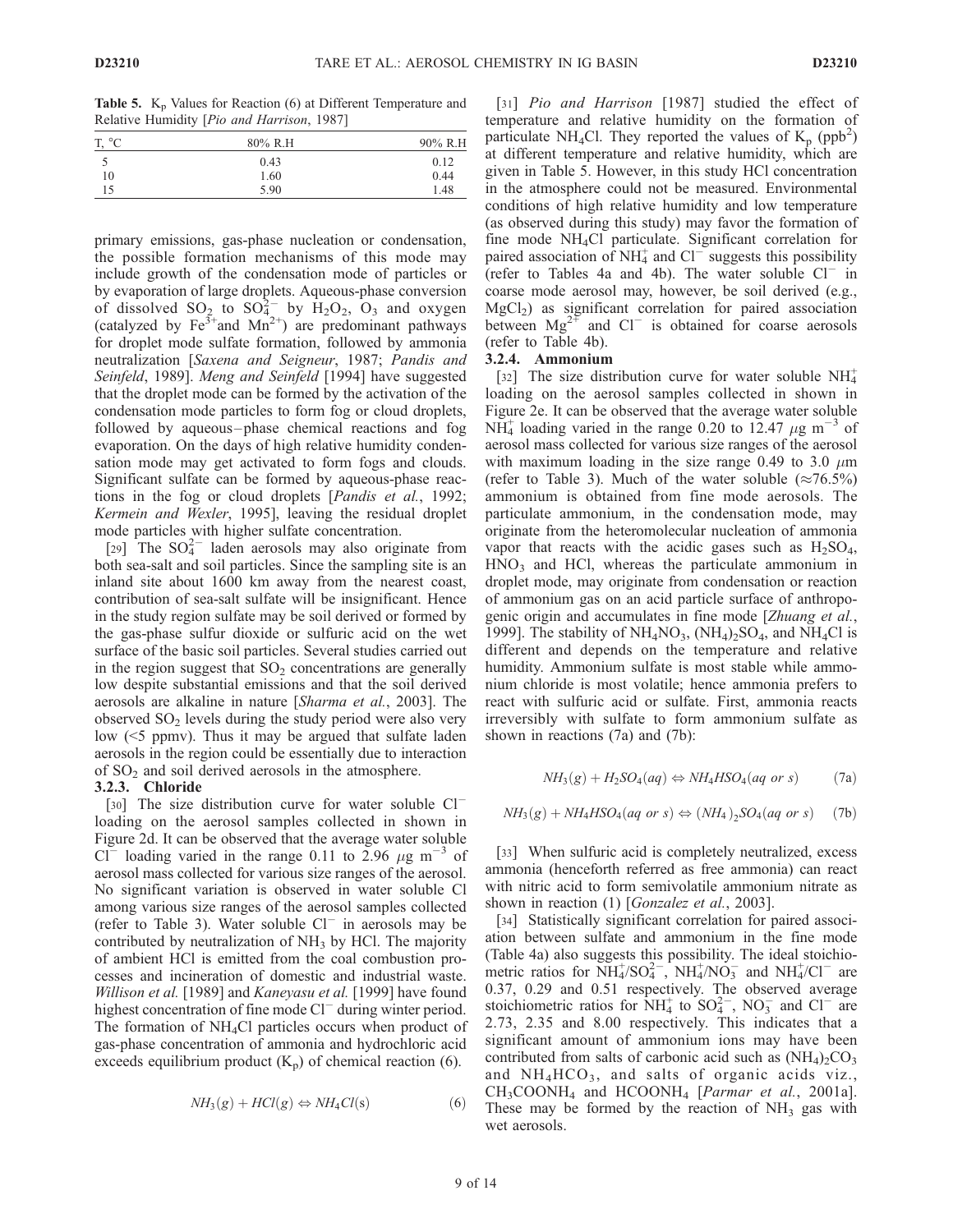[35] A small fraction of water soluble ammonium  $(\approx 13.5\%)$  is also contributed by the coarse mode aerosols. There is no known major emission source for the coarse mode ammonium. The agglomeration of fine mode ammonium particles onto the coarse mode particles is also unlikely. Several workers [Savoie and Prospero, 1982; Wall et al., 1988; Zhuang et al., 1999] have observed coarse mode ammonium in aerosol. They have attributed its formation by reaction of  $NH<sub>3</sub>$  gas on sulfate or nitrate enriched sea-salt or soil particle when excess ammonia gas was available.

[36] In present conditions, formation of the coarse mode ammonium can be attributed to the reaction of  $NH<sub>3</sub>$  vapor on moist aerosols of soil origin. The stoichiometric ratio of  $NH_4^+$  to  $SO_4^{2-}$  and  $NO_3^-$  are both higher in the fine mode (2.57 and 2.22) and lower in the coarse mode (0.55 and 0.47). This shows that excess ammonia gas is available after the formation of fine mode ammonium laden aerosols. This additional ammonia gas may react with moist aerosols of soil origin to form ammonium sulfate and ammonium nitrate on the coarse mode aerosols. Statistically significant correlation for paired association of the good correlations among sulfate, and nitrate with ammonium in coarse mode (Table 4b) suggests aforementioned possibility.

# 3.2.5. Sodium

[37] The size distribution curve for water soluble  $Na<sup>+</sup>$ loading on the aerosol samples collected in shown in Figure 2f. It can be observed that the average water soluble Na<sup>+</sup> loading varied in the range 0.04 to 1.02  $\mu$ g m<sup>-3</sup> of aerosol mass collected for various size ranges of the aerosol with higher loading in the very fine  $(<0.49 \mu m$ ) and coarse  $(3.0-10 \mu m)$  aerosols (refer to Table 3). Much of the water soluble  $(\approx 92\%)$  ammonium is obtained from fine mode aerosols.

[38] High loading of  $Na<sup>+</sup>$  in fine mode aerosols suggests presence of nonmarine other than marine salts. Parmar et al. [2001a] have reported highest concentration (about 51%) of  $Na<sup>+</sup>$  in fine mode during monsoon period at Agra. The source for fine mode  $Na<sup>+</sup>$  is largely unknown. However, Hong and Chak [1997], report that combustion of coal, oil or biomass may be important to the atmospheric loading of fine mode sodium. Novakov and Corrigan [1995] also reported emission of sodium from biomass smoke particles. Coarse mode sodium may be mainly soil derived.

# 3.2.6. Potassium

[39] The size distribution curve for water soluble  $K^+$ loading on the aerosol samples collected in shown in Figure 2g. It can be observed that the average water soluble K<sup>+</sup> loading varied in the range 0.10 to 2.99  $\mu$ g m<sup>-3</sup> of aerosol mass collected for various size ranges of the aerosol with no significant difference in the fine and coarse aerosols (refer to Table 3). Much of the water soluble ( $\approx 86\%$ ) potassium is obtained from fine mode aerosols.

[40] Predominant fraction in the fine mode indicates the anthropogenic origin of  $K^+$ . Fine mode  $K^+$  is released into the atmosphere through biomass burning [Cooper and Watson, 1980; Penner, 1995]. However, many other researchers have attributed vegetation as another source of  $K^+$  particles [*Kleinman et al.*, 1979]. Plants emit submicron  $K^+$  through the respiration mechanism. It is believed that guttation, the process of secretion of water on to the surface of leaves through specialized pores or hydathodes, is the

cause of this emission. In this process  $K^+$  is transported from roots to leaves and released into the atmosphere through the stomata. This phenomenon takes place during the high humid conditions when the rate of transpiration is low. This condition is generally likely to prevail during the months of December/January (sampling period of the present study) in the region. Refuse burning also contributes to  $K^+$  in the fine mode [*Venkataraman et al.*, 2002]. Further nss- $K^+$  contributed to 99% of the total  $K^+$ . This suggests that the emission of  $K^+$  into the atmosphere by biomass burning or vegetation or both. The coarse mode contribution to water soluble potassium could be soil derived, as the other predominant source (i.e., sea salt) is likely to be insignificant.

# 3.2.7. Calcium and Magnesium

[41] The size distribution curve for water soluble Ca and Mg loading on the aerosol samples collected in shown in Figures 2h and 2i. Unlike other water soluble components referred above, coarse aerosols contribute to the water soluble Ca and Mg to a large extent (refer to Table 3). The total mass of water soluble Ca and Mg in 8 hour  $PM_{10}$  samples collected by single-stage sampler is significantly higher ( $\sim$ 50%) than those in 24 hour PM<sub>10</sub> samples collected by four-stage sampler. This could be due to difference in average wind speeds during the sample collection  $(9.00-5.00$  hours for total PM<sub>10</sub> mass collection with average wind  $3.1 \text{ km/h}^{-1}$  compared to 24 hour size segregated mass collection with average wind speed 2.3 km  $\overline{h}^{-1}$ ). The total PM<sub>10</sub> mass is expected to have much of wind blown dust, and hence more water soluble Ca and Mg.

# 3.2.8. Charge Balance on Water Soluble Fraction

[42] Cation-to-anion ratio without accounting for  $H^+$  and  $OH^-$  ions in the water soluble fraction of the PM<sub>10</sub> mass collected was in the range  $1.1 - 1.8$ . The pH of the aerosol suspension in distilled, deionized water was roughly around 7. These observations suggest presence of some more anionic species such derived from carbonic and organic acids. These were not analyzed in the water soluble fraction but are likely to be present in biomass and soil derived aerosols.

## 3.3. Part III: Comparative Assessment of Chemical Characteristics of Aerosols During Foggy/Hazy and Clear Days

[43] Results of the partial chemical analysis of aerosols and the synthesis of information related to the plausible chemical reactions in the atmosphere that could be responsible for enhanced aerosol loadings in the region substantiate that significant portions of the aerosols are formed because of emissions from anthropogenic sources such as biomass and fossil fuel burning, excessive use of inorganic fertilizers for enhanced agricultural output, etc. In this part of the study an attempt is made to compare the chemical characteristics of the aerosols on foggy/hazy days with clear days in order to validate the postulation made for the enhanced foggy/hazy conditions in the winter which may enable some control/remedial actions to prevent/reduce foggy/hazy days.

[44] During the entire campaign period, fog episodes occurred in two phases: first phase from 8 to 28 December 2004 except on 26 and 27 December and second phase from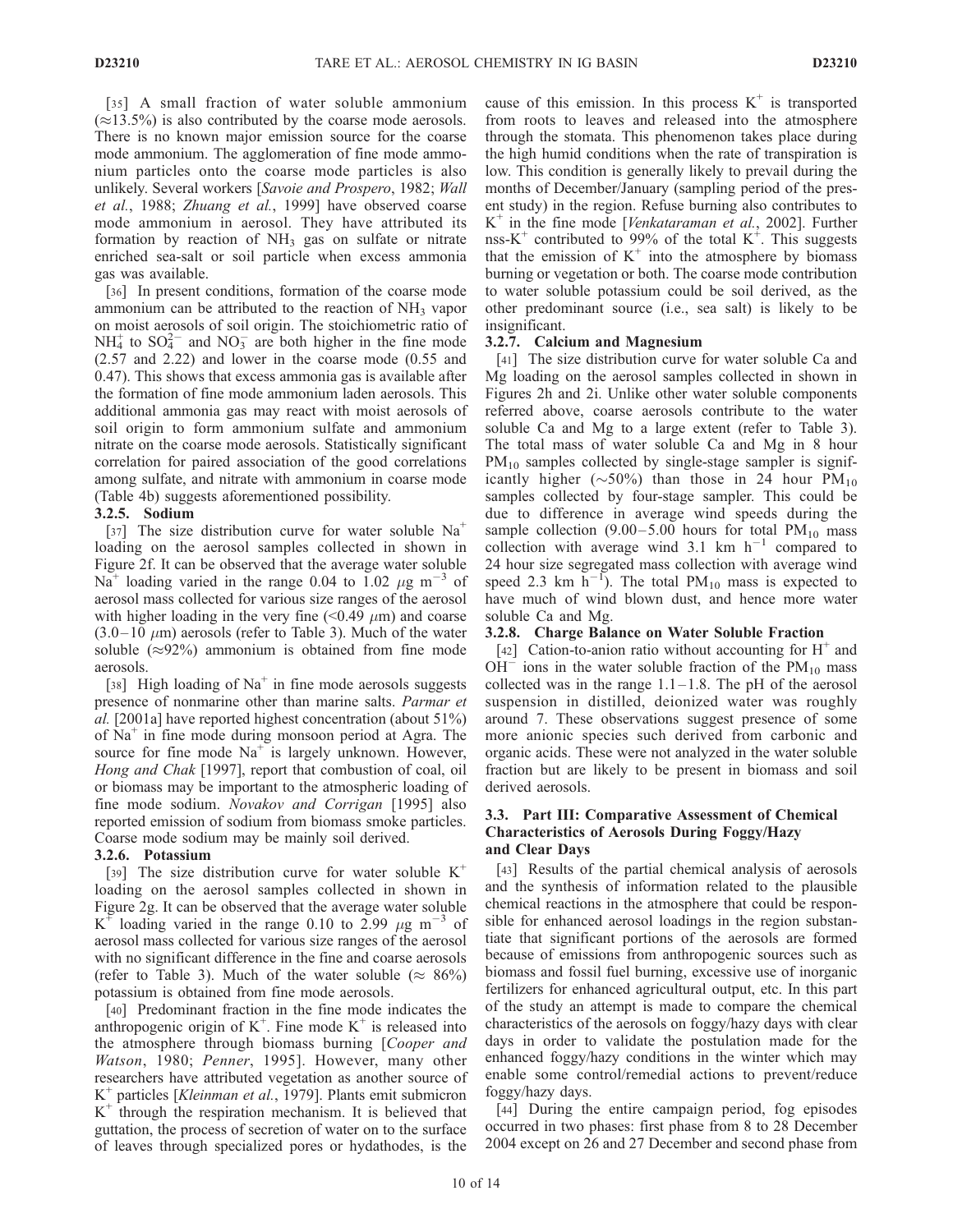

Figure 4a. Percentage deviation of the mass concentration of total  $PM_{10}$  particulate matter from monthly mean.

2 to 4 January 2005. Generally, formation of fog started in the early evening and it persisted till the late morning next day. A light rain of short duration had occurred during night on 2 January 2005.

### 3.3.1.  $PM_{10}$  Mass Loading

[45] Deviation in mass of  $PM_{10}$  aerosols collected on every day from monthly mean is shown in Figure 4a (shaded portions indicate foggy/hazy periods). Trends indicate positive deviations from monthly mean during the foggy/hazy periods because of increase in particulate mass concentration on those days. This is due to the substantial increment of accumulation mode particle concentration (which is incorporated within fine mode) just preceding the foggy/hazy conditions or during the occurrence of fog/ haze episodes. Accumulation mode particles generally act as condensation nuclei, which form fog droplets upon condensation of water vapor [Seinfeld and Pandis, 1998]. This increment is also confirmed from the results obtained by quartz crystal microbalance (QCM) data during the same period [see Tripathi et al., 2006].

# 3.3.2. Water Soluble Ions

[46] The average percentage contributions of all water soluble ions and acid soluble metals in  $PM_{10}$  mass collected during foggy/hazy and clear days are shown in Figure 4b. Error bars indicate the standard deviation in the magnitude of each species from the mean values during both foggy/hazy and clear days.  $NO_3^-$  and  $NH_4^+$  ions showed considerable increase in their percentage contribution during foggy/hazy day compared to the clear days. A reverse trend is observed for water soluble Ca and Mg, and acid soluble metals (Al, Fe and Ca). Figure 5 presents the percentage deviation of ratio of  $SO_4^{2-}$ ,  $NO_3^-$  and  $NH_4^+$ concentration to  $PM_{10}$  concentration from monthly mean on every sampling day. Ammonium and nitrates are generally higher during foggy/hazy period. Ammonium often accompanies sulfate formed as the neutralizing cation [Seinfeld and Pandis, 1998] where presence of higher concentration of  $NH<sub>3</sub>$  gas and  $HNO<sub>3</sub>$  favor the formation of particulate ammonium nitrate at suitable relative humidity and temperature through various reactions explained in the previous section.

#### 3.3.3. Black Carbon

[47] BC concentration varied in the range  $6-20.1 \mu g m^{-3}$ diurnally [Tripathi et al., 2005a]. Deviation in mass concentration of BC on every day from monthly mean is shown in Figure 6 (shaded portions indicate foggy/hazy periods). Higher mass concentrations of BC were observed during foggy/hazy periods.



**Figure 4b.** Percentage contribution of each chemical component in total  $PM_{10}$  particulate matter during foggy/hazy and clear days (standard deviations shown as error bars).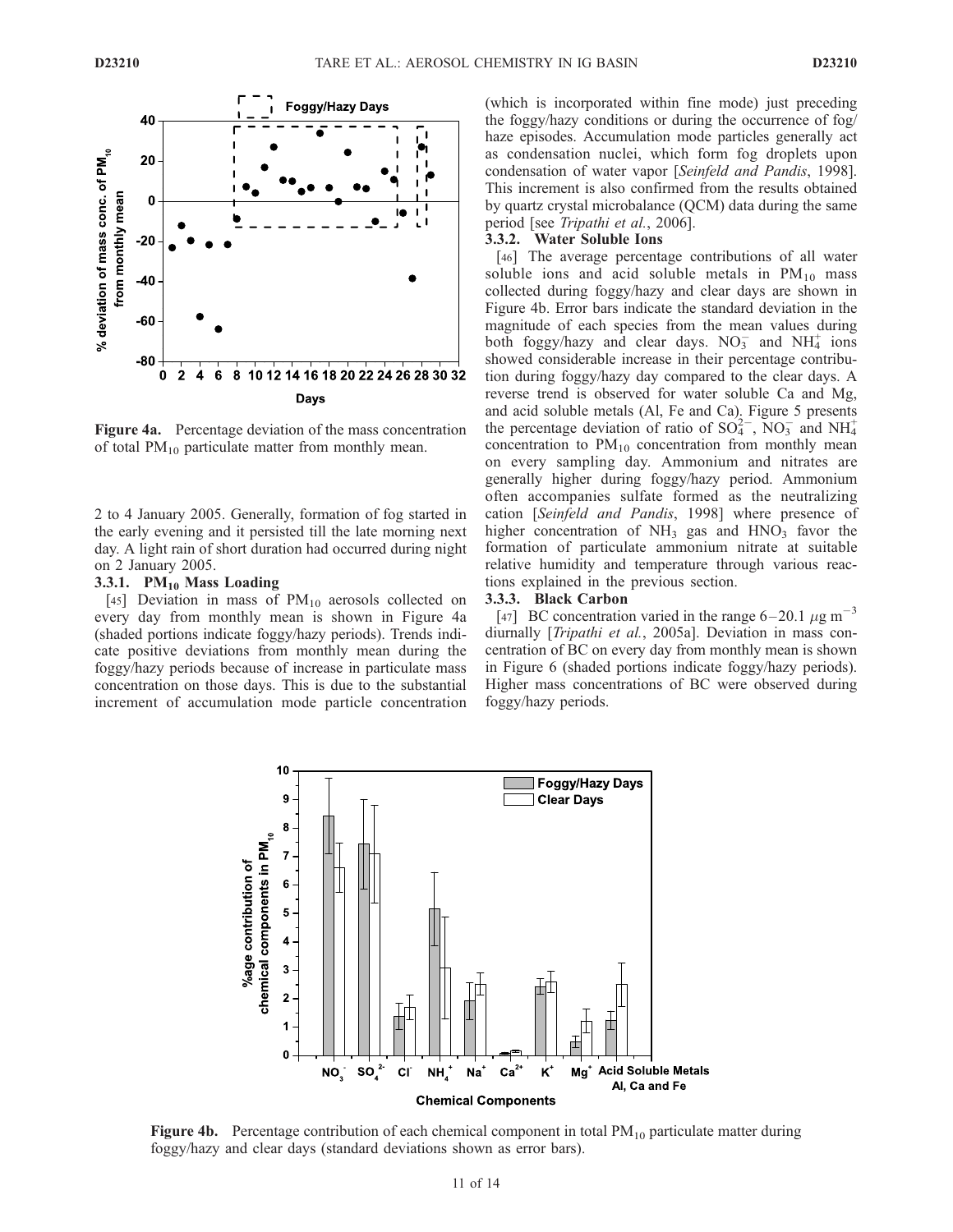

Figure 5. Percentage deviation of ratio of ion concentration to  $PM_{10}$  mass concentration from monthly mean.

#### 3.3.4. Statistical Analysis

[48] Table 6 presents the results of the statistical analysis carried out to compare the various aerosol parameters between foggy/hazy and clear days. The analysis is done on the basis of difference in mean values at 5% significance level. The results indicate that aerosol loadings, water soluble  $NO<sub>3</sub><sup>-</sup>$  and  $NH<sub>4</sub><sup>+</sup>$  of aerosols (likely to be originated from gaseous anthropogenic emissions in the region), and BC are significantly higher during the foggy/hazy days as compared to clear days and may be responsible for enhanced and prolonged foggy/hazy conditions. The other water soluble species such as  $SO_4^-$ ,  $Cl^-$ ,  $K^+$ , and  $Na^+$  are also likely to be originated from regional anthropogenic emissions but there levels are not found to be significantly different in foggy/hazy and clear days. The water soluble  $Ca^{2+}$  and  $Mg^{2+}$ , which are essentially soil derived and mostly in coarse aerosols, are significantly lower during foggy/hazy days compared to clear days.

### 4. Conclusions

[49] Partial chemical analysis of total and size segregated aerosols collected daily at a typical location in the Ganga basin in Northern India measured during a comprehensive field campaign in the winter season (December 2004) are presented. The major conclusions may be stated as follows.

[50] 1. The  $PM_{10}$  and black carbon (BC) mass concentrations are significantly higher during the foggy/hazy period. Much of the PM<sub>10</sub> mass ( $\approx 81\%$ ) is due to fine/ accumulation mode particles  $(0.1-0.95 \mu m)$ .

[51] 2. Significant proportions of water soluble ions such as  $NH_4^+$ ,  $K^+$ ,  $Na^+$ ,  $Cl^-$ ,  $NO_3^-$  and  $SO_4^{2-}$  are present in the fine mode particles while considerable amounts of  $Ca^{2+}$  and  $Mg^{2+}$  along with NH<sub>4</sub>, K<sup>+</sup>, Na<sup>+</sup>, Cl<sup>-</sup>, NO<sub>3</sub> and SO<sub>4</sub><sup>2-</sup> are present in the coarse mode particles.

[52] 3. Water soluble ions  $NH_4^+$  and  $NO_3^-$  are significantly higher while  $Ca^{2+}$ , Mg<sup>2+</sup> and acid soluble metals are



Figure 6. Percentage deviation of BC mass concentration in total suspended matter from the monthly mean.

significantly lower in the aerosols collected during foggy/ hazy days as compared to the clear days.

[53] 4. Presence of higher amounts of NH<sub>4</sub>, K<sup>+</sup>, NO<sub>3</sub> and  $SO_4^{2-}$  associated with very low values (<5 ppmv) of  $SO_2$ despite considerable plausible emissions due to fossil fuel and biomass burning in the region suggests that loading of fine mode aerosols in the region could have been enhanced through reactions of gaseous pollutants on the solid surfaces.

[54] 5. Aerosol loadings, water soluble  $NO_3^-$  and  $NH_4^+$ of aerosols (likely to be originated from gaseous anthropogenic emissions in the region), and BC are significantly higher during the foggy/hazy days as compared to clear days and may be responsible for enhanced and prolonged foggy/hazy conditions.

[55] 6. The other water soluble species such as  $SO_4^-$ ,  $Cl^-,$  $K^{\dagger}$ , and Na<sup>+</sup> are also likely to be originated from regional

Table 6. Significance of Particulate Matter and Various Chemical Components During Foggy/Hazy and Clear Days

| Component           | Concentration in<br>Foggy/Hazy Days,<br>$\mu$ g m | Concentration in<br>Clear Days,<br>$\mu$ g m | Statistical Inference at<br>5% Significance <sup>a</sup> |
|---------------------|---------------------------------------------------|----------------------------------------------|----------------------------------------------------------|
| $PM_{10}$           | $231.6 \pm 43.3$                                  | $175.1 \pm 33.1$                             | $F/N \uparrow$                                           |
| NO <sub>3</sub>     | $19.6 \pm 5.3$                                    | $11.8 \pm 3.7$                               | $F/N \uparrow$                                           |
| $SO_4^{2-}$         | $17.2 \pm 4.9$                                    | $12.6 \pm 4.4$                               | $F/N \leftrightarrow$                                    |
| $Cl^{-}$            | $3.1 \pm 1.0$                                     | $3.0 \pm 1.0$                                | $F/N \leftrightarrow$                                    |
| $NH_4$ <sup>+</sup> | $11.8 \pm 3.0$                                    | $5.7 \pm 4.1$                                | $F/N \uparrow$                                           |
| $Na+$               | $4.3 \pm 0.9$                                     | $4.4 \pm 1.0$                                | $F/N \leftrightarrow$                                    |
| $K^+$               | $5.6 \pm 0.8$                                     | $4.5 \pm 1.0$                                | $F/N \leftrightarrow$                                    |
| $\mathrm{Ca}^{2+}$  | $1.2 \pm 0.5$                                     | $2.1 \pm 0.7$                                | $F/N \perp$                                              |
| $Mg^{2+}$           | $0.2 \pm 0.8$                                     | $0.3 \pm 0.1$                                | $F/N \perp$                                              |
| Al                  | $0.8 \pm 0.5$                                     | $1.4 \pm 0.8$                                | $F/N \perp$                                              |
| Fe                  | $1.7 \pm 0.4$                                     | $2.6 \pm 0.6$                                | $F/N \perp$                                              |
| Ca                  | $1.4 \pm 0.5$                                     | $2.4 \pm 0.8$                                | $F/N \perp$                                              |
| BC                  | $14.3 \pm 2.7$                                    | $9.8 \pm 3.0$                                | $F/N$ ↑                                                  |

 ${}^{\text{a}}$ F/N  $\uparrow$  indicates that foggy/hazy period level is significantly high; F/N  $\downarrow$ indicates that clear period level is significantly high;  $F/N \leftrightarrow$  indicates no significant difference.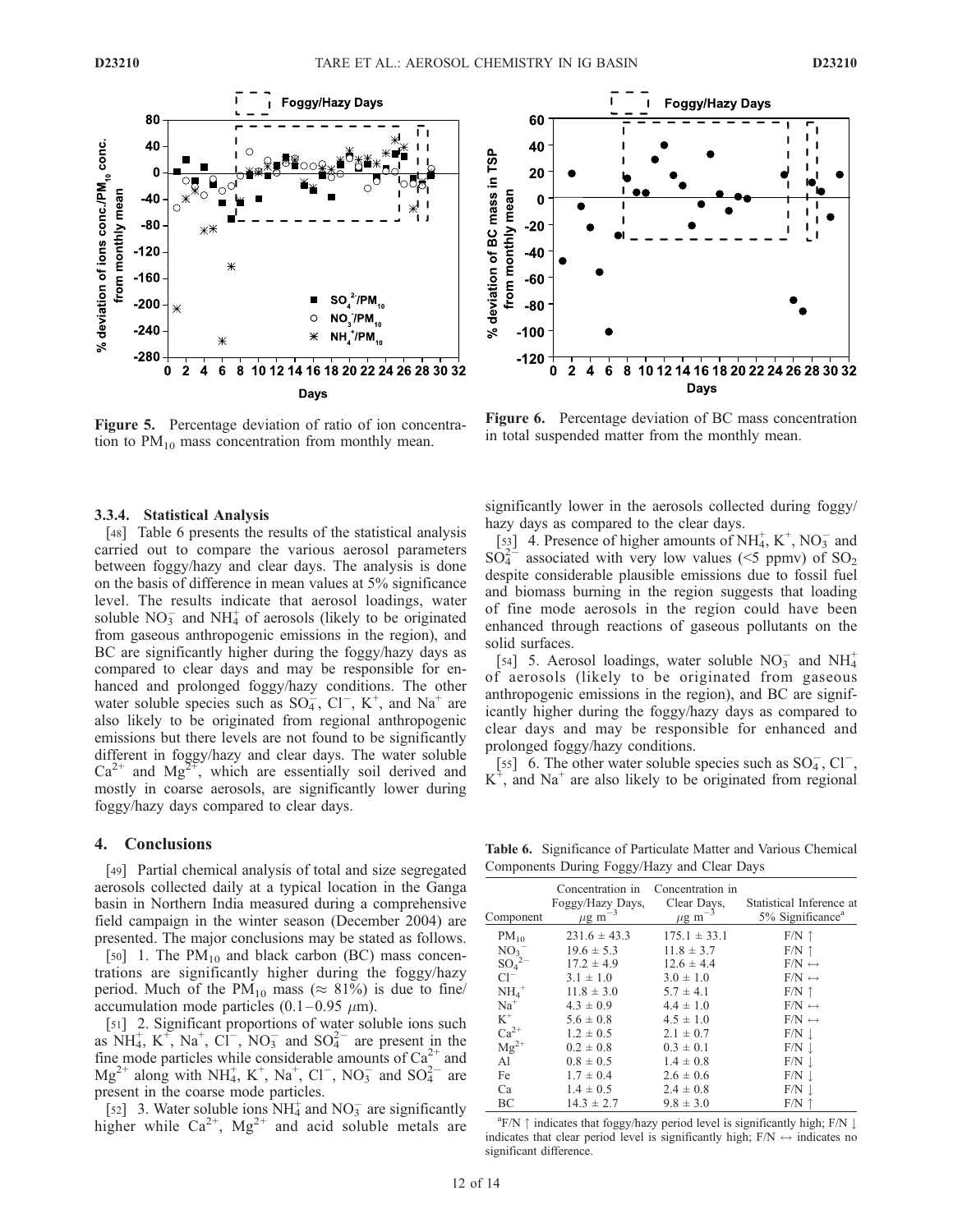anthropogenic emissions but there levels are not found to be significantly different in foggy/hazy and clear days.

[56] Acknowledgments. This work is carried out under Indian Space Research Organization's Geosphere Biosphere Program Land Campaign II. S.N.T. acknowledges helpful discussion with Chandra Venkataraman.

#### References

- Alfaro, S. C., A. Gaudichet, J. L. Rajot, L. Gomes, M. Maillé, and H. Cachier (2003), Variability of aerosol size-resolved composition at an Indian coastal site during the Indian Ocean Experiment (INDOEX) intensive field phase, J. Geophys. Res., 108(D8), 4235, doi:10.1029/2002JD002645.
- Andreae, M. O., and P. Merlet (2001), Emission of trace gases and aerosolsfrom biomass burning, Global Biogeochem. Cycles, 15, 955-966.
- Andreae, M., et al. (1988), Biomass-burning emissions and associated haze layers over Amazonia, J. Geophys. Res., 93, 1509-1527.
- Charlson, R. J., S. E. Schwartz, J. M. Hales, R. D. Cess, J. A. Coakley, J. E. Hansen, and D. J. Hofmann (1992), Climate forcing by anthropogenic aerosol, Science, 255, 423 – 430.
- Cheng, Z. L., K. S. Lam, L. Y. Chan, T. Wang, and K. K. Cheng (2000), Chemical characteristics of aerosols at coastal station in Hong Kong. Seasonal variation of major ions, halogens and mineral dusts between 1995 and 1996, Atmos. Environ., 34, 2771 – 2783.
- Chu, D. A., Y. J. Kaufman, G. Zibordi, J. D. Chern, J. Mao, C. Li, and B. N. Holben (2003), Global monitoring of air pollution over land from the Earth Observing System-Terra Moderate Resolution Imaging Spectroradiometer (MODIS), J. Geophys. Res., 108(D21), 4661, doi:10.1029/ 2002JD003179.
- Cooper, J. A., and J. G. Watson (1980), Receptor oriented methods of air particulate source apportionment, *J. Air Pollut. Control Assoc.*, 30(10),  $1116 - 1125$ .
- Corbin, K. C., S. M. Kreidenweis, and T. H. Vonder Haar (2002), Comparison of aerosol properties derived from Sun photometer data and groundbased chemical measurements, Geophys. Res. Lett., 29(10), 1363, doi:10.1029/2001GL014105.
- Dey, S., S. N. Tripathi, R. P. Singh, and B. N. Holben (2006), Retrieval of black carbon and specific absorption over Kanpur city, Northern India during 2001 – 2003 using AERONET data, Atmos. Environ., 40, 445 – 456.
- Dickerson, R. R., S. Kondragunta, G. Stenchikov, K. L. Civerolo, B. G. Doddrige, and B. N. Holben (1997), The impact of aerosols on solar ultraviolet radiation and photochemical smog, Science, 278, 827 – 830.
- Finlayson-Pitts, B. J., and J. N. Pitts Jr. (2000), Chemistry of the Upper and Lower Atmosphere, Elsevier, New York.
- Gabriel, R., O. L. Mayol-Bracero, and M. O. Andreae (2002), Chemical characterization of submicron aerosol particles collected over the Indian Ocean, J. Geophys. Res., 107(D19), 8005, doi:10.1029/2000JD000034.
- Girolamo, L. D., et al. (2004), Analysis of Multi-angle Imaging Spectro-Radiometer (MISR) aerosol optical depths over greater India during winter 2001-2004, Geophys. Res. Lett., 31, L23115, doi:10.1029/ 2004GL021273.
- Gonzalez, G. R., M. Schaap, G. De Leeuw, P. J. H. Builtjes, and M. Van Loon (2003), Spatial variations of aerosol properties over Europe derived from satellite observations and comparison with model calculations, Atmos. Chem. Phys., 3, 521-533.
- Harman, H. H. (1960), Modern Factor Analysis, Univ. of Chicago Press, Chicago, III.
- Haywood, J. M., and V. Ramaswamy (1998), Global sensitivity studies of the direct radiative forcing due to anthropogenic sulfate and black carbon aerosols, *J. Geophys. Res.*, 103, 6043-6058.
- Hering, S. V., and S. K. Friedlander (1982), Origins of aerosol sulphur size distributions in the Los Angels basin, Atmos. Environ., 16, 2647-2656. Hillamo, R. E., and E. I. Kauppinen (1991), Size distributions of inorganic
- ions in atmospheric aerosol in Norway, Aerosol Sci. Technol., 14, 33-47. Hitchcock, D. R., L. L. Spiller, and W. E. Wilson (1980), Sulfuric acid
- aerosols and HCl release in coastal atmospheres: Evidence of rapid formation of sulphuric acid particulates, Atmos. Environ., 14, 165-182.
- Hobbs, P. V., J. S. Reid, R. A. Kotchenruther, R. J. Ferek, and R. Weiss (1997), Direct radiative forcing by smoke from biomass burning, Science, 275, 1776 – 1778.
- Hong, Z., and K. C. Chak (1997), Size distribution of inorganic aerosols at a coastal site, J. Aerosol Sci., 28(101), 213 – 214.
- Kaneyasu, N., H. Yoshikado, M. Hiroshi, T. Mizuno, K. Sakamoto, and M. Soufuku (1999), Chemical forms and sources of extremely high nitrate and chloride in winter aerosol pollution in the Kanto Plain of Japan, Atmos. Environ., 33(11), 1745 – 1756.
- Kapoor, R. K., G. Singh, and S. Tiwari (1992), Ammonia concentration visà-vis meteorological conditions at Delhi, India,  $Atmos. Res., 28, 1-9.$
- Kaufman, Y. J., D. Tanre, H. R. Gordan, T. Nakajima, J. Lenoble, R. Frouin, H. Grassl, B. M. Herman, M. D. King, and P. M. Teillet (1997), Passive remote sensing of tropospheric aerosol and atmospheric correction for aerosol characterization, Remote Sens. Environ.,  $66, 1 - 16.$
- Kermein, V. M., and A. S. Wexler (1995), Growth laws for atmospheric aerosol particles: An examination of the bimodality of the accumulation mode, Atmos. Environ., 29, 3263 – 3275.
- Kishore, S. (2005), Investigation into seasonal and diurnal formation of atmospheric nitrate, M.Tech. thesis, Indian Inst. of Technol., Kanpur, India.
- Kleinman, M. T., C. Tomezyk, B. P. Leaderer, and R. L. Tanner (1979), Inorganic nitrogen compounds in New York City, Air Annu. N. Y. Acad. Sci., 322, 115-123.
- Kulshrestha, U., A. Saxena, N. Kumar, K. M. Kumari, and S. S. Srivastava (1998), Chemical composition and association of size-differentiated aerosols at a suburban site in a semi-arid tract of India, J. Aerosol Chem., 29(20), 109 – 118.
- Lazaridis, M., A. Semb, and Ø. Hov (1999), Long-range transport of aerosol particles—A literature review, EMEP/CCC Rep. 8/99, Norw. Inst. of Air Res., Kjeller, Norway.
- Lelieveld, J., et al. (2001), The Indian Ocean Experiment: Widespread air pollution from South and Southeast Asia, Science, 291, 1031-1036.
- Lewandowska, A., F. Lucyna, and B. Magdalena (2004), Ammonia and ammonium over the southern Baltic Sea, part 2. The origin of ammonia and ammonium over two stations: Gdynia and Hel, Oceanologia, 46(2), 185 – 200.
- Ma, J., J. Tang, S.-M. Li, and M. Z. Jacobson (2003), Size distribution of ionic aerosols measured at Waliguan Observatory: Implication for nitrate gas-to-particle transfer processes in the free troposphere, J. Geophys. Res., 108(D17), 4541, doi:10.1029/2002JD003356.
- Ma, Y., et al. (2003), Characteristics and influence of biosmoke on the fineparticle ionic composition measured in Asian outflow during the Transport and Chemical Evolution Over the Pacific (TRACE-P) experiment, J. Geophys. Res., 108(D21), 8816, doi:10.1029/2002JD003128.
- Meng, Z., and J. H. Seinfeld (1994), On the source of the submicrometer droplet mode of urban and regional aerosols, Aerosol Sci. Technol., 20,  $253 - 265$
- Millero, F. J., and M. L. Sohn (1992), Chemical Oceanography, 531 pp., CRC Press, Boca Raton, Fla.
- Moorthy, K. K., et al. (2005), Wintertime spatial characteristics of boundary layer aerosols over peninsular India, J. Geophys. Res., 110, D08207, doi:10.1029/2004JD005520.
- Nadstazik, A., R. Marks, and M. Schulz (2000), Nitrogen species and macro elements in aerosols over the southern Baltic Sea, Oceanologia, 42(4), 411 – 424.
- Novakov, T., and C. E. Corrigan (1995), Thermal characterization of biomass smoke particles, Mikrochim. Acta, 119, 157-166.
- Pandis, S. N., and J. H. Seinfeld (1989), Mathematical modeling of acid deposition due to radiation fog, J. Geophys. Res., 94(D10), 12,911-12,923.
- Pandis, S. N., J. H. Seinfeld, and C. Pilnis (1992), Heterogeneous sulfate production in an urban fog, Atmos. Environ., 26, 2509 – 2522.
- Parmar, R. S., G. S. Satsangi, M. Kumari, A. Lakhani, S. S. Srivastava, and S. Prakash (2001a), Study of size distribution of atmospheric aerosol at Agra, Atmos. Environ., 35, 693-702.
- Parmar, R. S., G. S. Satsangi, M. Kumari, A. Lakhani, S. S. Srivastava, and S. Prakash (2001b), Simultaneous measurements of ammonia and nitric acid in ambient air at Agra ( $27^{\circ}10'$ N and  $78^{\circ}05'E$ ) (India), Atmos. Environ., 35, 5979 – 5988.
- Penner, J. E. (1995), Carbonaceous aerosols influencing atmospheric radiation: Black carbon and organic carbon, in Aerosol Forcing of Climate, edited by R. J. Charlson and J. Heintzenberg, pp. 91-108, John Wiley, Hoboken, N. J.
- Pio, C. A., and R. W. Harrison (1987), Vapor pressure of ammonium chloride aerosol: Effect of temperature and humidity, Atmos. Environ., 21, 2711 – 2715.
- Ramanathan, V., and M. V. Ramana (2005), Persistent, widespread, and strongly absorbing haze over the Himalayan foothills and the Indo-Gangetic plains, Pure Appl. Geophys., 162, 1609-1626.
- Ramanathan, V., et al. (2001), Indian Ocean Experiment: An integrated analysis of the climate forcing and effects of the great Indo-Asian haze, J. Geophys. Res., 106, 28,371 – 28,398.
- Rencher, A. C. (2002), Factor analysis, in Methods of Multivariate Analysis, 2nd ed., pp. 408-450, John Wiley, Hoboken, N. J.
- Satheesh, S. K., V. Ramanathan, X. Li-Jones, J. M. Lobert, I. A. Podgorny, J. M. Prospero, B. N. Holben, and N. G. Loeb (1999), A model for the natural and anthropogenic aerosols over the tropical Indian Ocean derived from Indian Ocean Experiment data, J. Geophys. Res., 104(D22),  $27,421 - 27,440.$